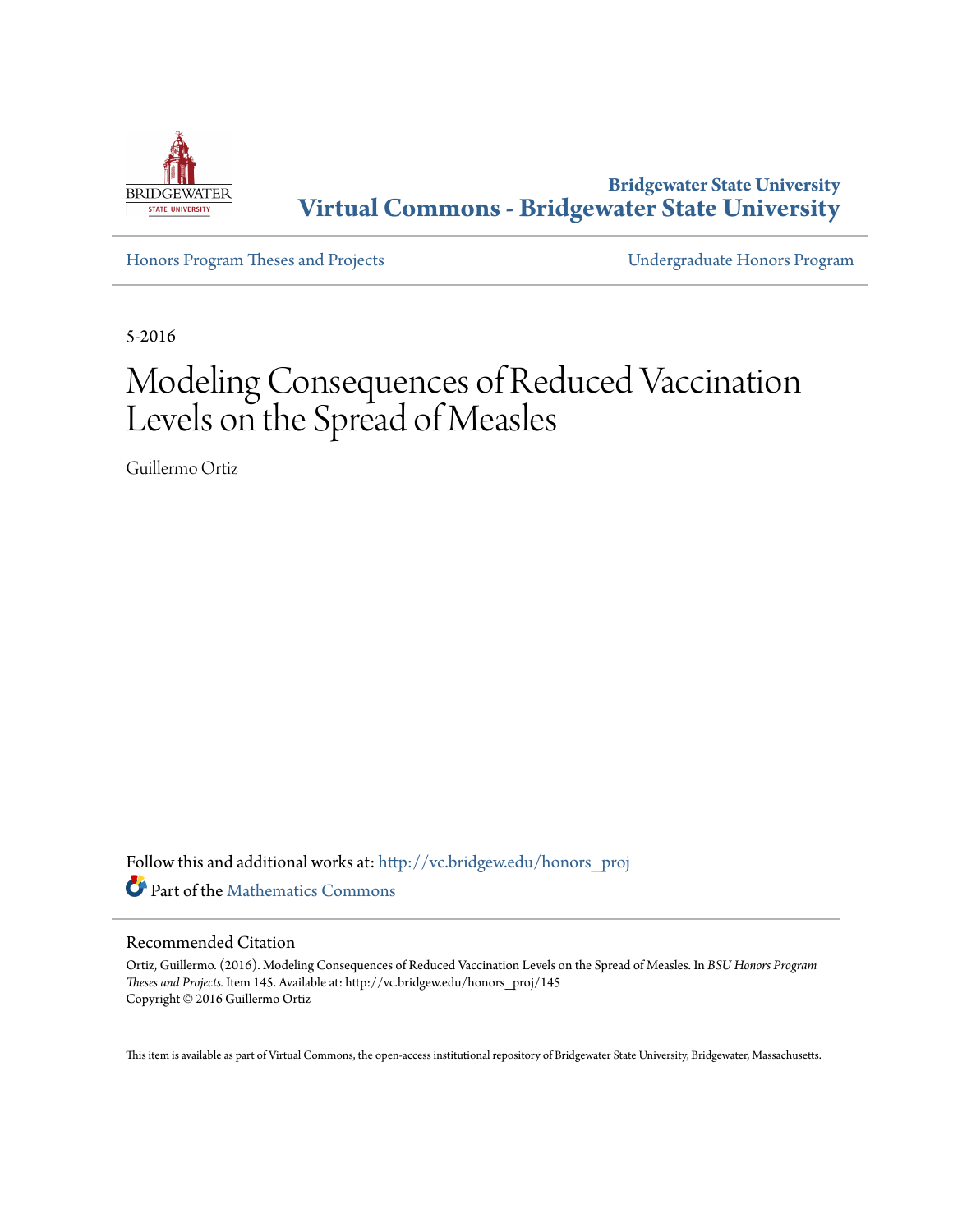# BRIDGEWATER STATE UNIVERSITY

## Senior Honors Thesis

# Modeling Consequences of Reduced Vaccination Levels on the Spread of Measles

Guillermo Ortiz

Mentors

Dr. Irina Seceleanu and Dr. Kevin Rion

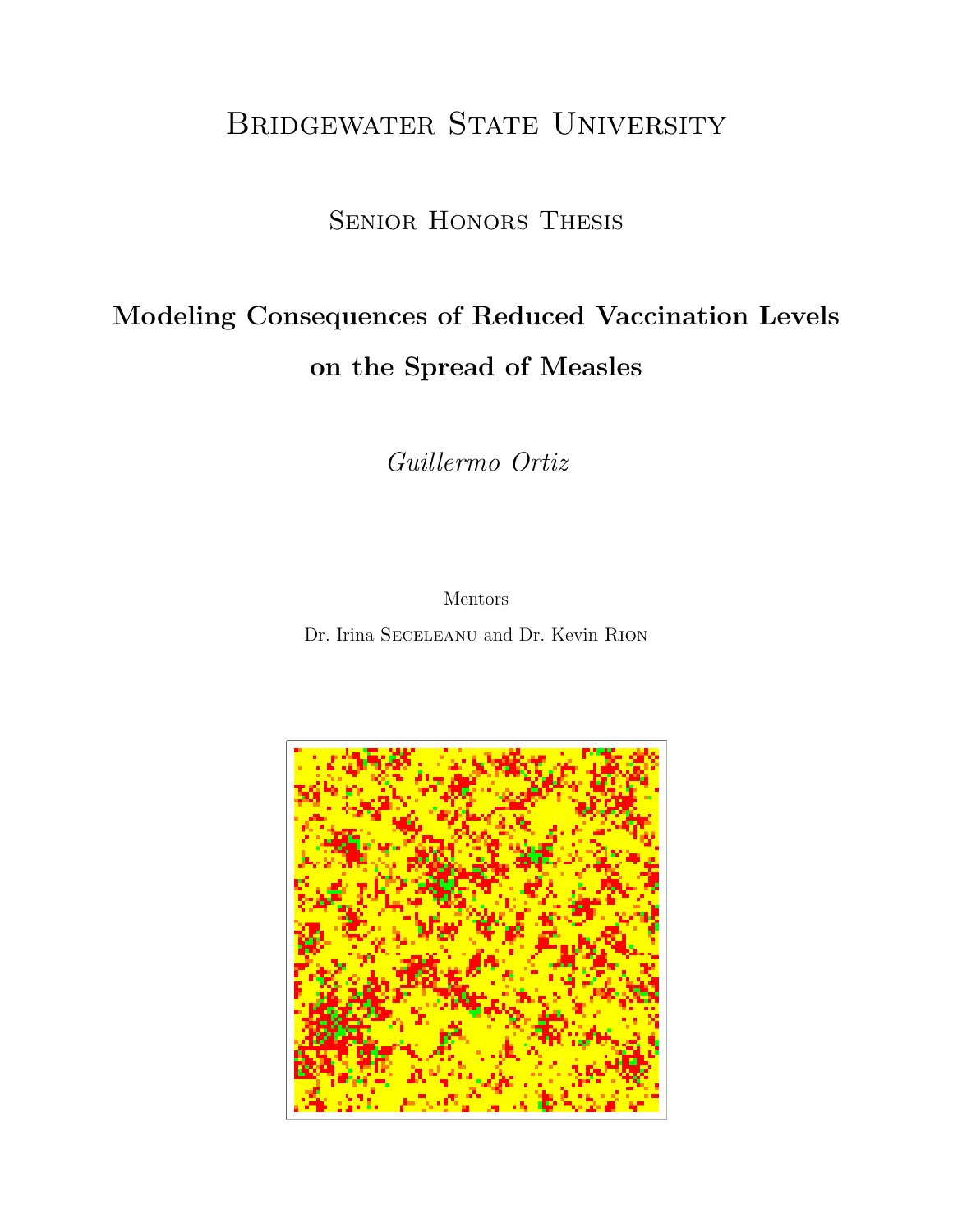#### **CONTENTS**

| $\mathbf{1}$   | Introduction                     | $\overline{2}$   |
|----------------|----------------------------------|------------------|
| 1.1            | Motivation                       | $\sqrt{2}$       |
| 1.2            | Literature Review                | $\boldsymbol{6}$ |
| 1.3            | Description of Research Question | 8                |
| $\overline{2}$ | The Stochastic Model             | 8                |
| 2.1            | A Review of Probability Theory   | 9                |
| 2.2            | The SEIR Model                   | 12               |
| 2.2.1          | Dynamic Driving Events           | 14               |
| 2.2.2          | Public Health Responses          | 19               |
| 3              | Results                          | 22               |
| 3.1            | Disease Tracker                  | 23               |
| 3.2            | Spatial Tracker                  | 25               |
| 3.3            | Simulations                      | 27               |
| $\overline{4}$ | Conclusions                      | 31               |
| References     |                                  | 32               |

1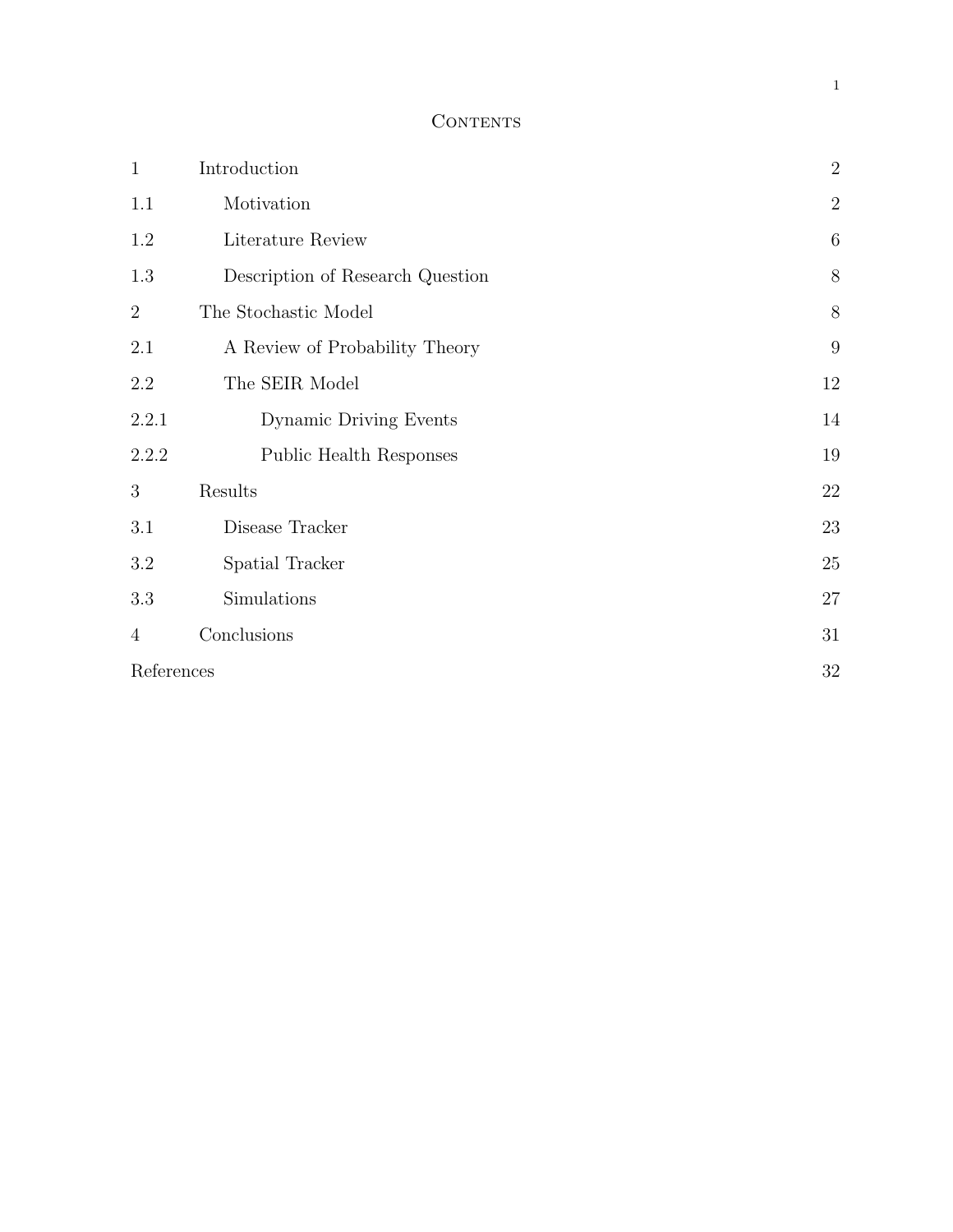## 1 Introduction

In this thesis we propose a mathematical model for the spread of measles in a closed population. In section 1 we offer a motivation for the project, describe the measles virus as well as its history in the US, and provide a brief summary of three epidemiological models from the literature. In section 2.1 we introduce some probabilistic tools used in our model. Section 2.2.1 outlines our stochastic model used for the spread of measles in a population, which is refined in section 2.2.2 to include health interventions from the CDC. We conclude the thesis by presenting in section 3 the results of the simulations of the stochastic model developed and discussing the effects of a decrease in vaccination coverage on the spread of measles in the population.

#### 1.1 Motivation

The cover of the March 2015 issue of the National Geographic magazine lists vaccination, along with climate change and evolution, as one of the dominant topics in the national debate for which scientific facts are met with skepticism by a significant proportion of the US population (Achenbach, 2015). The ever increasing number of measles outbreaks in the US has been linked to a recent anti-vaccine movement which gained momentum after the publication in 1998 of a study erroneously connecting the measles vaccine to autism. The journal later retracted the article and countless scientific studies have since discredited this theory (Farrington, Miller, & Taylor, 2001), but despite strong evidence for the safety and efficacy of the vaccine an increasing proportion of the population are choosing not to vaccinate their children. The most recent measles outbreak, originating at Disneyland in California, resulted in 114 cases across several states, of which almost 70 percent were among people unvaccinated due to personal beliefs (CDC, 2015b). While contagious diseases, such as measles, have a high prevalence among unvaccinated individuals, they also present a threat to those that have been immunized as vaccines are not 100 percent efficient. For example, the Measles, Mumps, Rubella vaccine has a 95 percent efficacy rate at preventing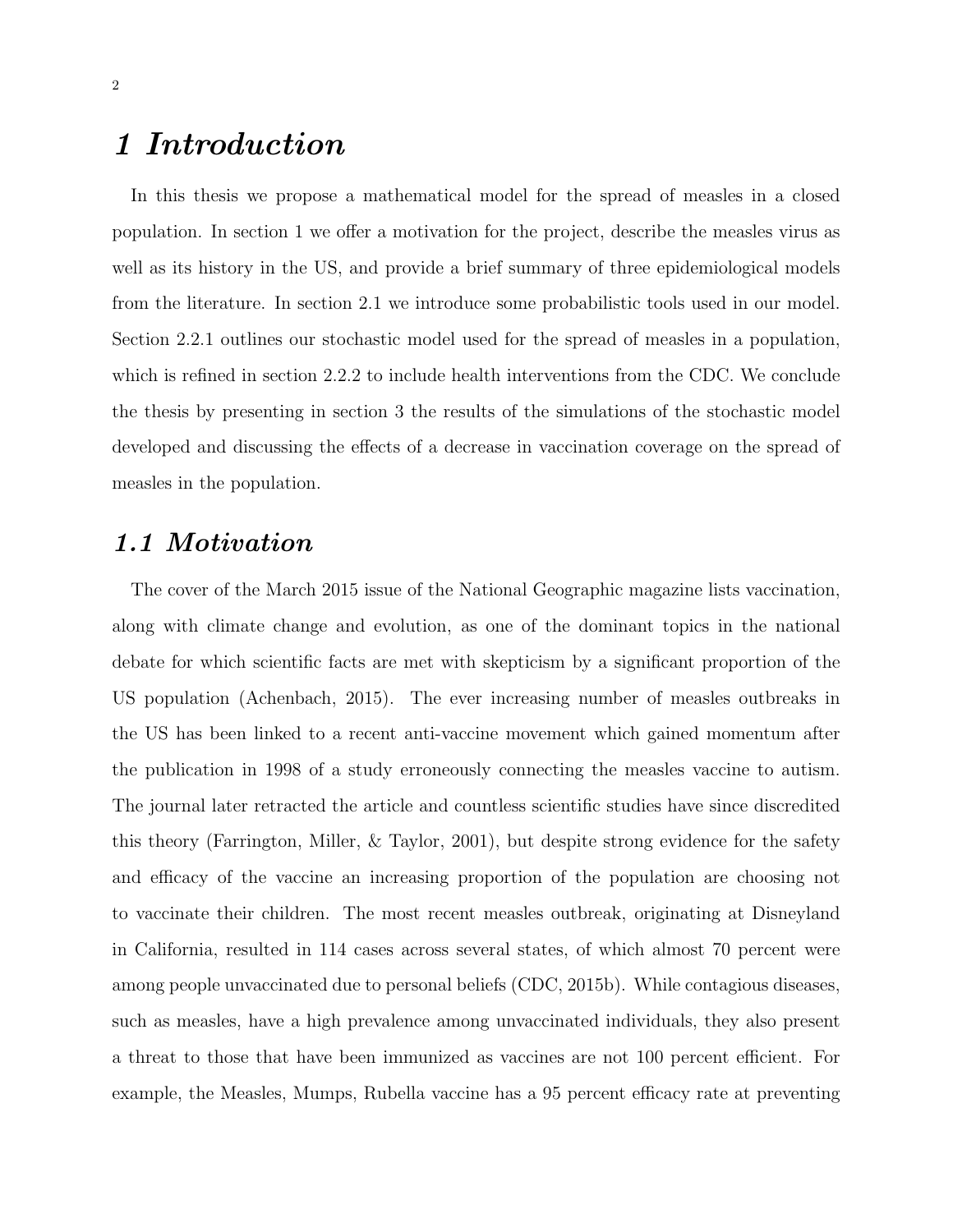the disease (Atkinson, 2012), and so while vaccinated members of the population have a lower risk of contracting the disease some are nevertheless at risk. Given this recent, highly concerning trend of parents choosing not to vaccinate their children, we propose to construct a mathematical model simulating the spread of measles in the US and study the consequences of increased levels of unvaccinated individuals in the population.

Among contagious diseases, measles is one of the most infectious viral diseases known with more than 90 percent secondary infection rate in susceptible individuals. In particular, an unvaccinated individual has a 90 percent chance of contracting the disease, while a vaccinated individual has only a 5 percent chance of becoming infected. The mean incubation period from exposure to the measles virus to the onset of the symptoms is 8 days and the mean duration of the infectious period is 7 days. According to the CDC, the vaccination levels needed to ensure herd immunity against measles in developed countries is 93-95 percent. Historically, before the development of the measles vaccine, approximately 500,000-700,000 cases of measles were reported annually, however the actual occurrence is estimated to have reached over 3 million annually (Atkinson, 2012). After the development of the vaccine in 1963 the incidence of measles dropped and reached a historic low with fewer than 1500 cases

reported in 1983 (Atkinson, 2012).



FIGURE 1. Measles cases per year between 1950 and 2000's.

However, despite significant gains in raising the vaccination rate in the US population, between 1989 and 1991 more than 56,000 cases were reported.

This measles resurgence was primarily caused by low vaccination coverage among lowincome communities and 90 percent of all fatal cases were among individuals with no history of vaccination (Atkinson, 2012). In response, the Vaccine for Children program was created in 1993 and led to the elimination of measles in the US in the early 2000s (CDC, 2014b).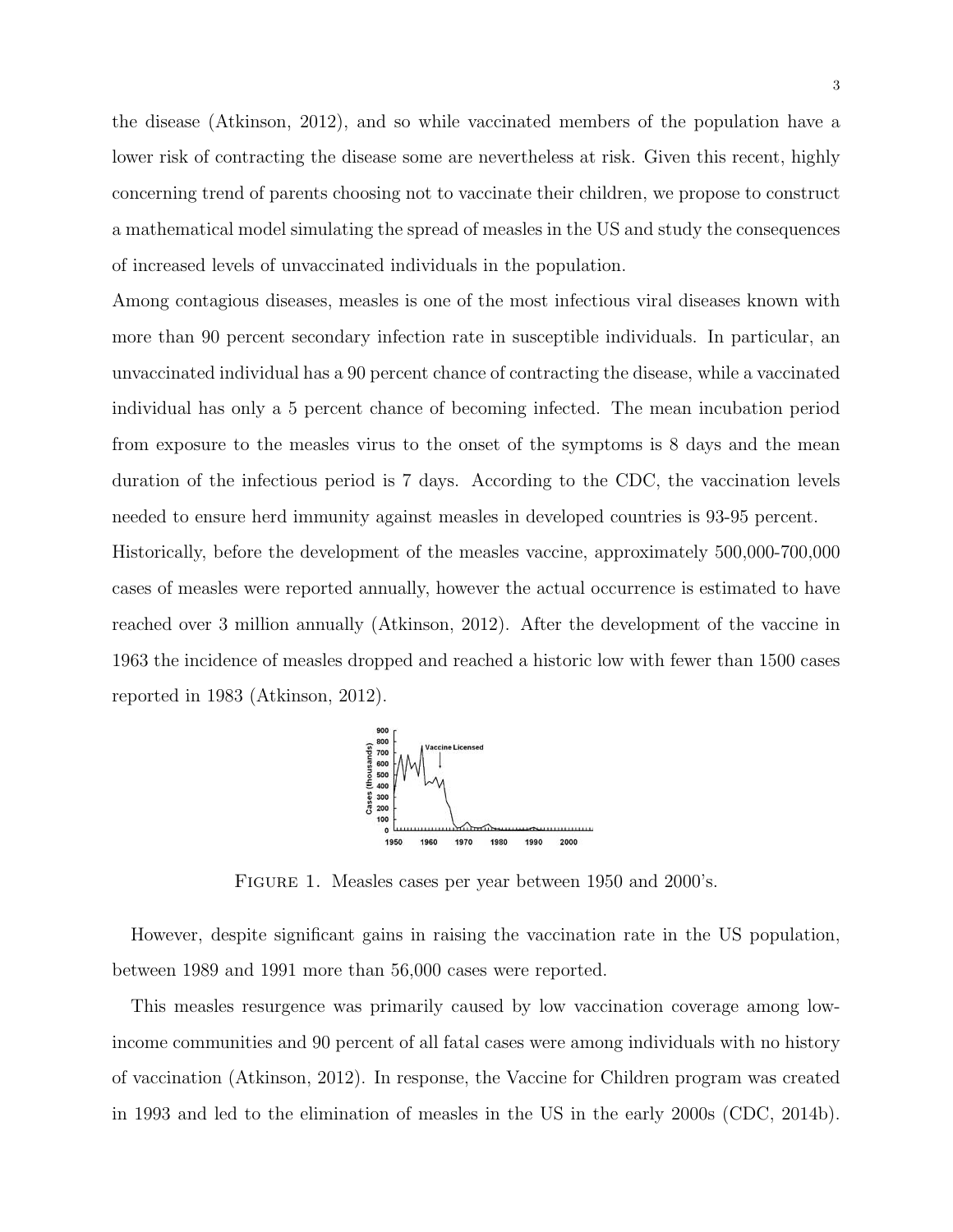

FIGURE 2. Measles resurgence between 1989 and 1991.

After achieving a 2003 high of a 93 percent vaccination rate in the US, recent years have brought a slow decline in the percentage of children vaccinated for measles (CDC, 2014a). Despite the relatively low incidence of infections in the US, the risk of outbreaks remains because the virus is frequently reintroduced from abroad, as measles is still endemic in many countries. Measles could therefore become reestablished if vaccine coverage levels continue to drop significantly (CDC, 2015a).

The increase in frequency and size of the measles outbreaks over the past 7 years has been the result of the spread of the disease in communities with groups of unvaccinated people (CDC, 2015b). Parents who choose not to vaccinate their children tend to live in communities together and form pockets of unvaccinated people, where the virus can take hold and easily spread among people with no immunity to the virus.



Figure 3. Number of measles cases from 2001 to 2015.

The year 2014 had a record number of outbreaks, namely 23 which accounted for approximately 650 infected people (see figure 3). The outbreak with the highest number of cases (383 cases) occurred among primarily unvaccinated Amish communities. Even more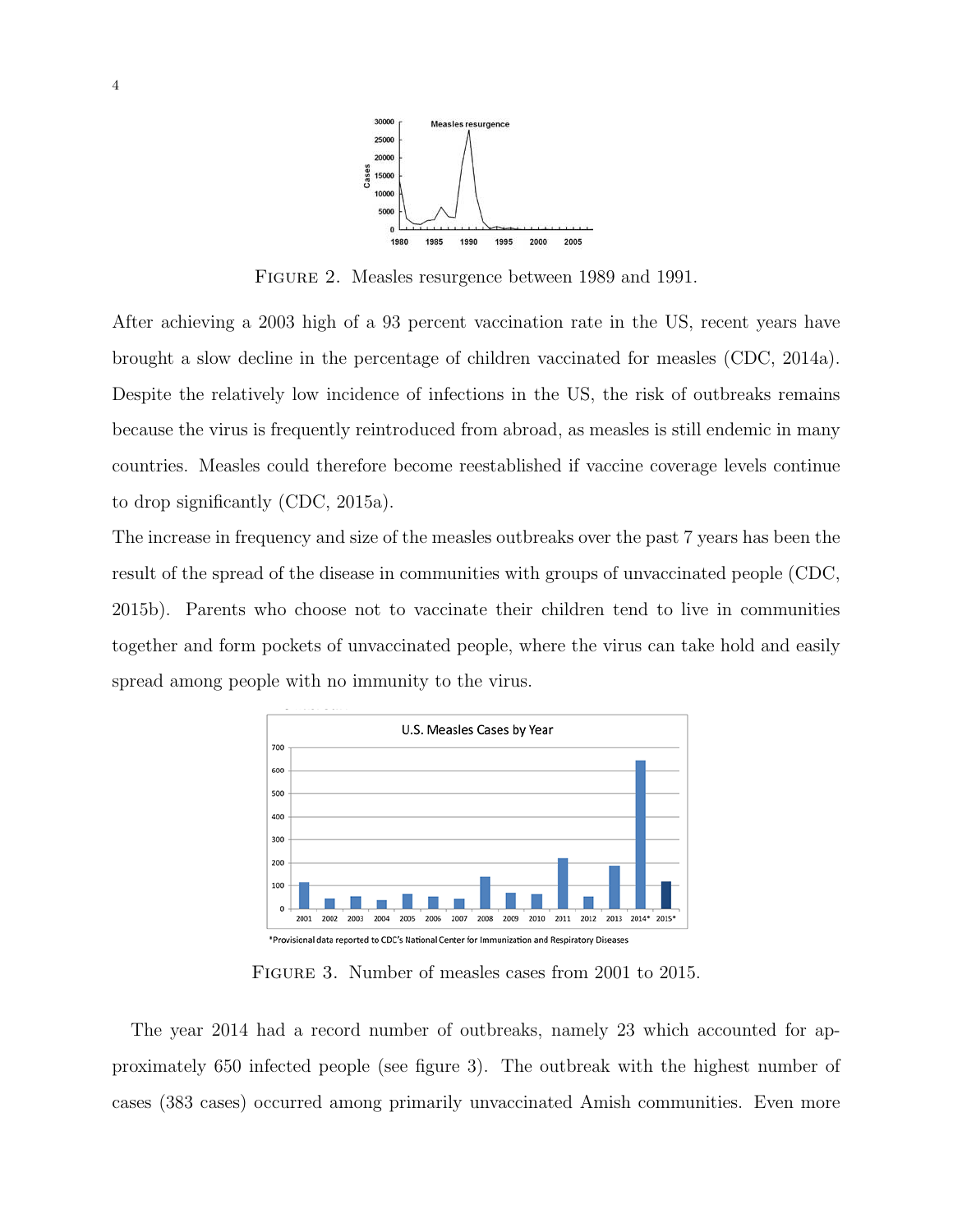concerning is the trend among upper middle-class families in several wealthy counties across the US refusing to vaccinate their children for personal beliefs (Healy & Paulson, 2015). For example, figure 4 shows several counties in California with lower than 80 percent vaccination coverage.



FIGURE 4. Vaccination coverage in California per county.

To quantify the consequences of the choice among vaccine skeptics to opt out of immunization programs and thus raise awareness about the importance of vaccination, our project will create a mathematical model simulating the spread of measles in the US assuming different levels of immunization in the population. Our project can help better explain the effects that the individual choice not to get vaccinated can have on the entire US population, and thus raise awareness for the importance of vaccination and the shared responsibility for reducing outbreaks through individual immunization. Our mathematical model will also be helpful in better understanding the effects that public health policies can have on the spread of measles once an epidemic occurs.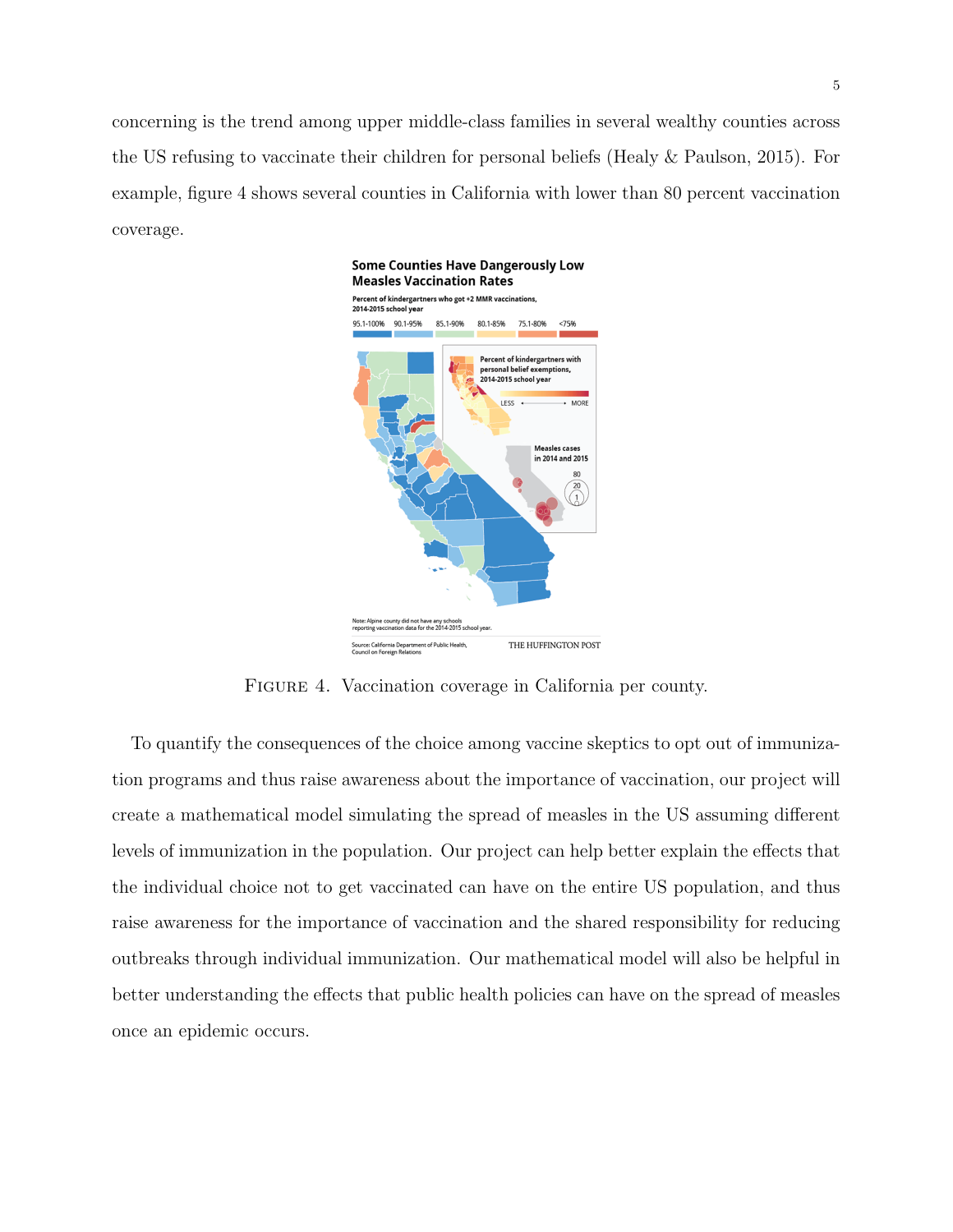#### 1.2 Literature Review

Before we outline our mathematical model for the spread of measles, we first give a brief outline of some epidemiological models in the literature that provided us with a starting point for our approach.

The first model that we discuss is due to Greenwood (1931) and is one of the earliest foundational epidemiological models. In his model Greenwood used two possible states for individuals to be in during the epidemic,–Susceptible and Infected–and modeled the spread of the disease in the population based on the interactions between individuals in these two states. If  $I(t)$  is the number of newly infected individuals from time t to time  $t + 1$ , and  $X(t)$  is the number of susceptible individuals at time t, then at the next time unit the number of infected people is  $X(t + 1) = X(t) + I(t)$ . Let p denote the chance that the contact between two individuals is sufficient to produce a new infection. Greenwood used the Binomial distribution with success probability  $p$  to model the chance of j individuals remaining infected at time  $t + 1$  out of the i susceptible individuals at time t, that is  $\mathbb{P}(X(t+1) = j | X(t) = i) = \binom{i}{i}$  $j \choose j$   $p^{i-j}(1-p)^j$  if  $i \geq j$  and 0 if  $i < j$ . These transition probabilities can then be summarized in a matrix  $A_{r \times r}$ , where r is the initial number of susceptible individuals in the population. Then  $a_{ij} = \mathbb{P}(X(t + 1) = j | X(t) = i)$  and  $(X(t))_{t \in \mathbb{N}}$  for  $1 \leq i, j \leq r$  is a Markov chain.

The importance of Greenwood's model resides in the fact that it is the first stochastic model introduced for studying the spread of a disease in a closed population and its main ideas serve as the basis for current models in epidemiology. However, due to the time in which Greenwood's model was created, its major drawback is that it does not take into account varying immunity levels in the population. As vaccination coverage is the main concern of our research, Greenwood's model cannot illuminate the benefits of immunization.

Before discussing another stochastic model which more closely resembles the direction that we took in our own project, let us take a moment to explore a different type of model in the field of epidemiology. A deterministic model is one in which no randomness is allowed and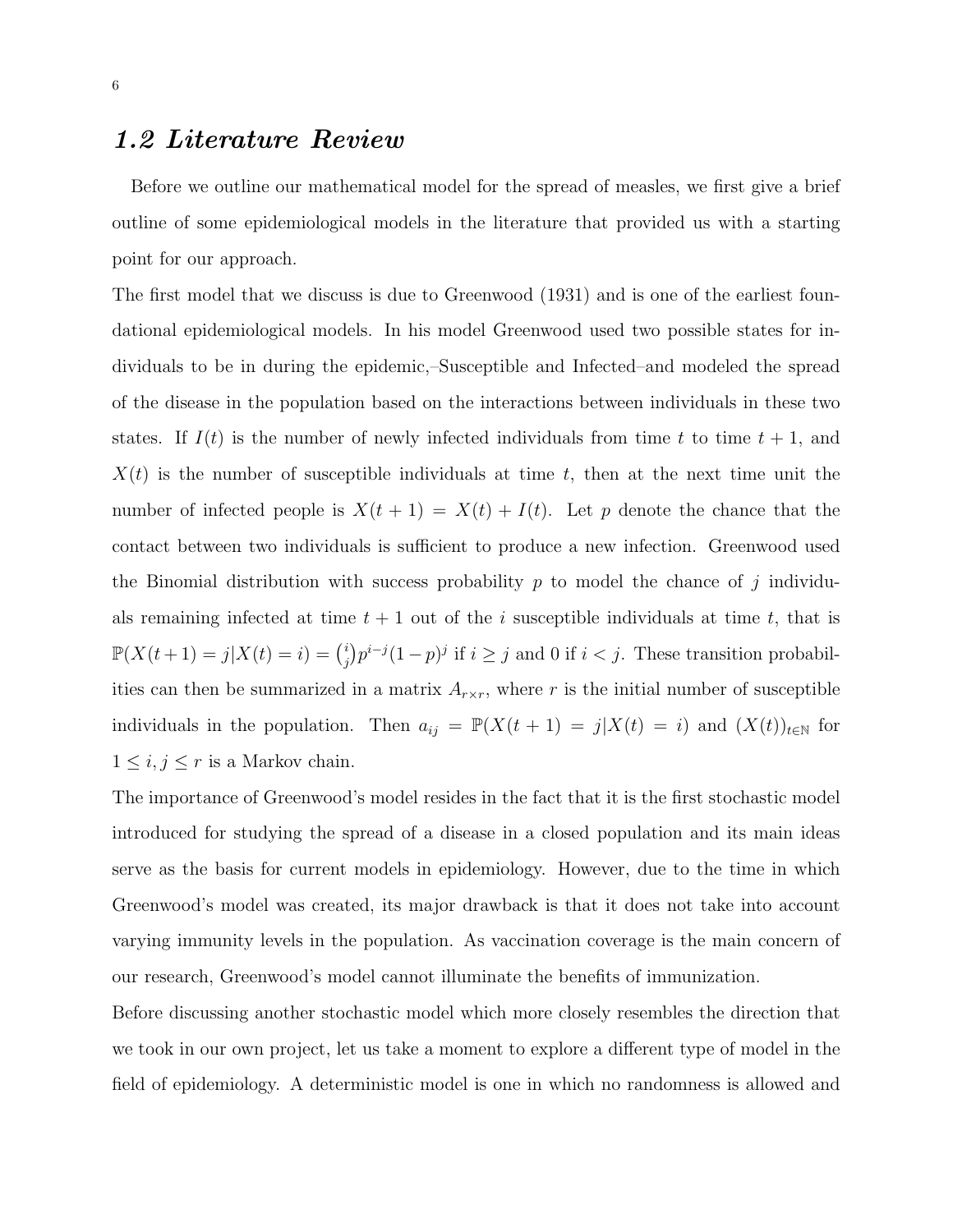the outcome of the system is simply a function of the initial conditions. In their deterministic SIR model, Smith and Moore used functions to describe the Hong Kong flu in New York City in the 1960's (Smith & Moore, 2004). They employed three states–Susceptible, Infected, Recovered; however, instead of using probability distributions to determine the transition from one state to the next, they used rates of change with respect to time. While the functions  $S(t)$ ,  $I(t)$ , and  $R(t)$  kept track of the number of individuals in each state, their derivatives  $\frac{dS}{dt}$  $\frac{dS}{dt}$ ,  $\frac{dI}{dt}$ , and  $\frac{dR}{dt}$  accounted for the number of individuals entering or leaving each state. We did not employ a deterministic model as infectious diseases generally spread in a stochastic fashion.

We now introduce the last major literature source that influenced our model significantly. Continuing the work of Greenwood, the model created by Yaesoubi and Cohen features three states – Susceptible, Infected, and Recovered – and involves the use of probability distributions to determine how individuals transition from one state to the next (Yaesoubi & Cohen, 2011). In their article the authors make reference to Greenwood's model as a foundational source for their work. In particular, they make use of a discrete-time Markov chain with two dynamic driving events,  $I(t)$  and  $R(t)$ , for their transition probabilities. Here,  $I(t)$  represents the probability of a susceptible individual transitioning to the infected state and  $R(t)$  that of an infected individual transitioning to the recovered state. The authors ran simulations for the influenza virus, and compared their results to the evolution of an outbreak that occurred in an English boarding school during the late 1970's. Their model employs Binomial distributions for the transition probabilities as well as lays a detailed foundation for how to account in the model for the specific parameters of an infectious disease. Our stochastic model outlined in section 2.2 uses Yaesoubi-Cohen's model as a starting point with several areas of improvement. Most notably, the authors did not account in their model for the exposed state in which individuals carry the disease but are not yet infectious (incubation period) as well as for public health interactions from the CDC once a measles outbreak is reported.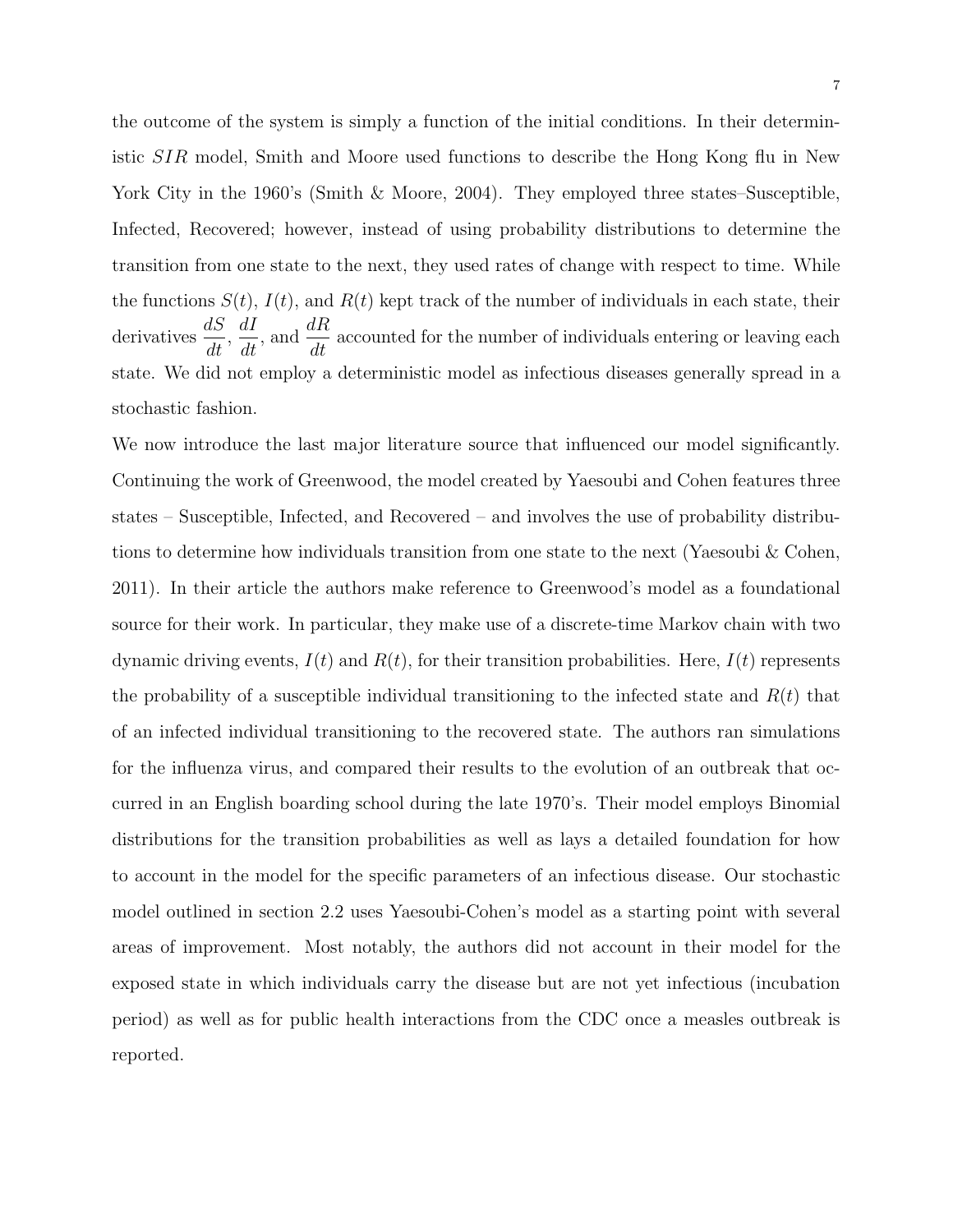## 1.3 Description of Research Question

As an increasing number of individuals in our society have embraced a mistrust of scientific research and the false claims endorsed by various public figures and celebrities about side effects of vaccination, skepticism about the safety of vaccination has emerged as a public health concern. As a result, this recent anti-vaccine movement has led to a resurgence of measles cases in the US with more and more parents choosing not to vaccinate their children. To better understand the effects that this recent reduction of vaccination levels in certain counties in the US can have on the spread of measles in the entire US population, we created a stochastic model simulating the spread of measles in a closed population with the goal of studying the long-term consequences of decreased vaccination levels on the number and duration of measles outbreaks. We employed a non-homogeneous Markov model with four states - Susceptible, Exposed, Infected, and Recovered, in which the transition probabilities of the dynamic driving events from one state to the next are determined by a variety of distributional assumptions. We used our model to simulate the dynamics of the spread of measles using different resistivity levels in the population, and thus were able to illustrate the influence pockets of unvaccinated people have on the incidence of the disease. Furthermore, our model incorporates public health intervention factors in response to a measles outbreak such as quarantining and immunizing individuals, and thus can be used to inform health policies for preventing and controlling the spread of measles in the US.

## 2. The Stochastic Model

In this section we explain in detail the components that make up our stochastic model for the spread of measles in a population. We begin by defining the mathematical tools in our model employed from the field of probability theory. We then outline the reasoning behind the modeling assumptions and the choices underlying the equations for the driving events in our model. Finally, we modify our stochastic model to account for public health intervention factors and describe the new equations for the driving events.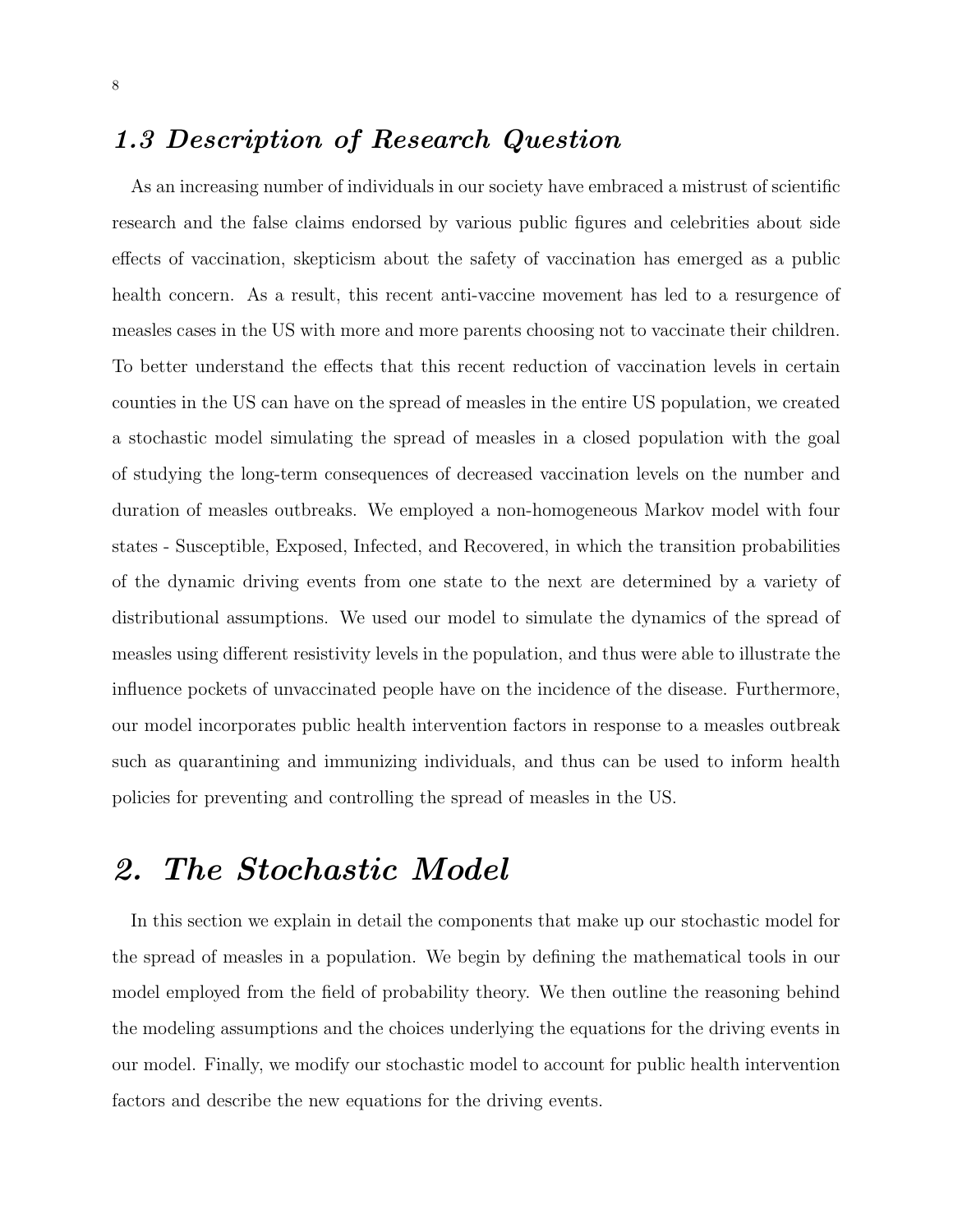## 2.1 A Review of Probability Theory

In this section we introduce some basic concepts from probability theory in order to outline the concepts underlying the random variables employed in the model. To do this, we first present a few definitions.

**Definition 2.1.** A random experiment is a procedure with a well-defined set of possible outcomes that can be repeated as often as we like.

A **sample outcome** is any potential outcome from an experiment. The collection of all sample outcomes of an experiment is referred to as the **sample space** of the experiment.

In general, we denote a sample outcome by the lowercase letter s and a sample space with the uppercase letter S. If a sample outcome belongs to a sample space we say that s is in S which we denote as  $s \in S$ . Rolling a die, flipping a coin, and drawing a card from a standard deck are all examples of random experiments. For example, in the random experiment of rolling a standard die we obtain the sample space  $S = \{1, 2, 3, 4, 5, 6\}$  and when flipping a coin the sample space is  $S = \{H, T\}$  where H and T denote the coin showed heads and tails, respectively. We can also refer to a *realization* of an experiment as an outcome that has been observed. For example, if we roll a die and it lands on 6, then we say that the realization of the experiment of rolling a die was 6.

**Definition 2.2.** An **algebra** A associated with the sample space S is a non-empty collection of subsets of S closed under the operations of intersection, union, and complement.

Once an algebra is chosen, its elements are our events.

Definition 2.3. An event is any collection of sample outcomes of an experiment that is in the associated algebra A.

We denote events with a subscripted or unsubscripted letter A.

We now focus on assigning probabilities to events and describing probability distributions. We begin by introducing the probability function and Kolgomorov's Axioms.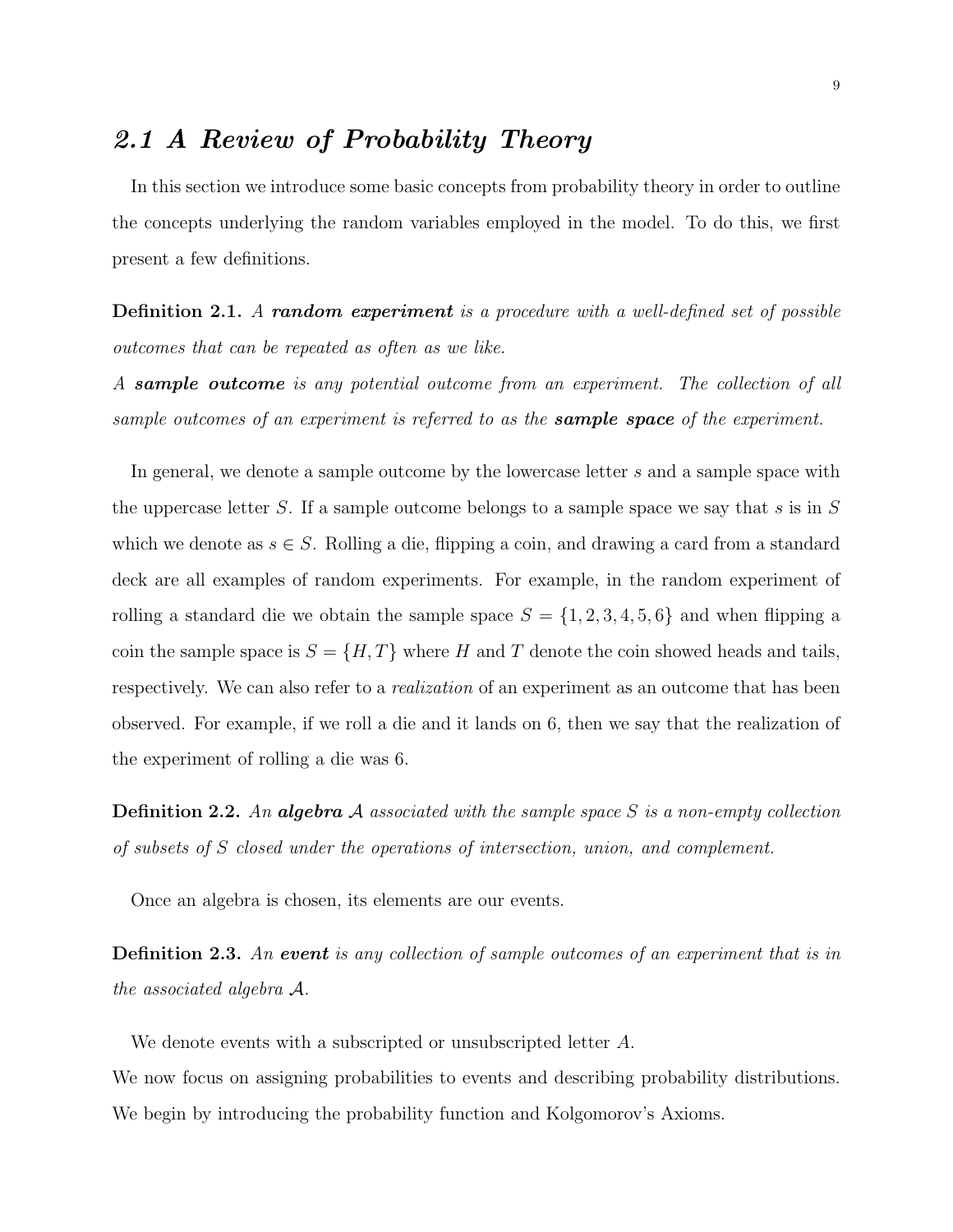**Definition 2.4.** For a sample space S, with associated algebra  $A$ ,  $\mathbb{P}$  :  $A \rightarrow [0,1]$  is a probability function if and only if:

- (i)  $0 \leq \mathbb{P}(A) \leq 1, \forall A \in \mathcal{A}$
- $(ii)$   $\mathbb{P}(S) = 1$
- (iii) For any sequence of events  $A_1, A_2, \ldots \in \mathcal{A}$  with  $A_j \cap A_k = \emptyset$  when  $j \neq k$ ,

$$
\mathbb{P}\left(\bigcup_{n=1}^{\infty} A_n\right) = \sum_{n=1}^{\infty} \mathbb{P}(A_n)
$$

Then,  $\mathbb P$  is a function that assigns to each event A a number  $\mathbb P(A)$  between 0 and 1 and we refer to  $\mathbb{P}(A)$  as the probability of the event A.

We now introduce three important concepts necessary for our discussion of probability distributions. First, we need to introduce the concept of conditional probability.

**Definition 2.5.** Given two events  $A_1$  and  $A_2$  for which  $A_2$  has a non-zero probability, we call  $\mathbb{P}(A_2|A_1)$  the **conditional probability** of  $A_2$  occurring given that  $A_1$  has occurred. We define this as follows:  $\mathbb{P}(A_2|A_1) = \frac{\mathbb{P}(A_2 \cap A_1)}{\mathbb{P}(A_2)}$  $\frac{\mathbb{P}(A_1)}{\mathbb{P}(A_1)}$ .

**Definition 2.6.** We say that two events  $A_1$  and  $A_2$ , are **stochastically independent** with respect to  $\mathbb P$  if  $\mathbb P(A_1 \cap A_2) = \mathbb P(A_1) \cdot \mathbb P(A_2)$ .

We remark that when  $A_1$  and  $A_2$  have non-zero probabilities,  $A_1$  and  $A_2$  are independent if and only if the occurrence of  $A_1$  does not affect the probability that  $A_2$  occurs, that is,  $\mathbb{P}(A_2|A_1) = \mathbb{P}(A_2).$ 

**Definition 2.7.** A random variable from a sample space S, denoted  $X : S \to \mathbb{R}$ , is a function that maps the outcomes of S to a real number and has the property that for all  $a < b$ in  $\mathbb{R}$ ,  $(a < X < b) := \{s \in S; X(s) \in (a, b)\}\$ is in A.

The advantage of using a random variable is that it often reduces the sample space of the experiment into a more manageable set. For example, consider the experiment of rolling two standard dice. The sample space for the event consists of the 36 pairings of the individual dice  $(x, y)$  where  $x, y \in \{1, 2, 3, 4, 5, 6\}$ . Now, let X be the random variable that denotes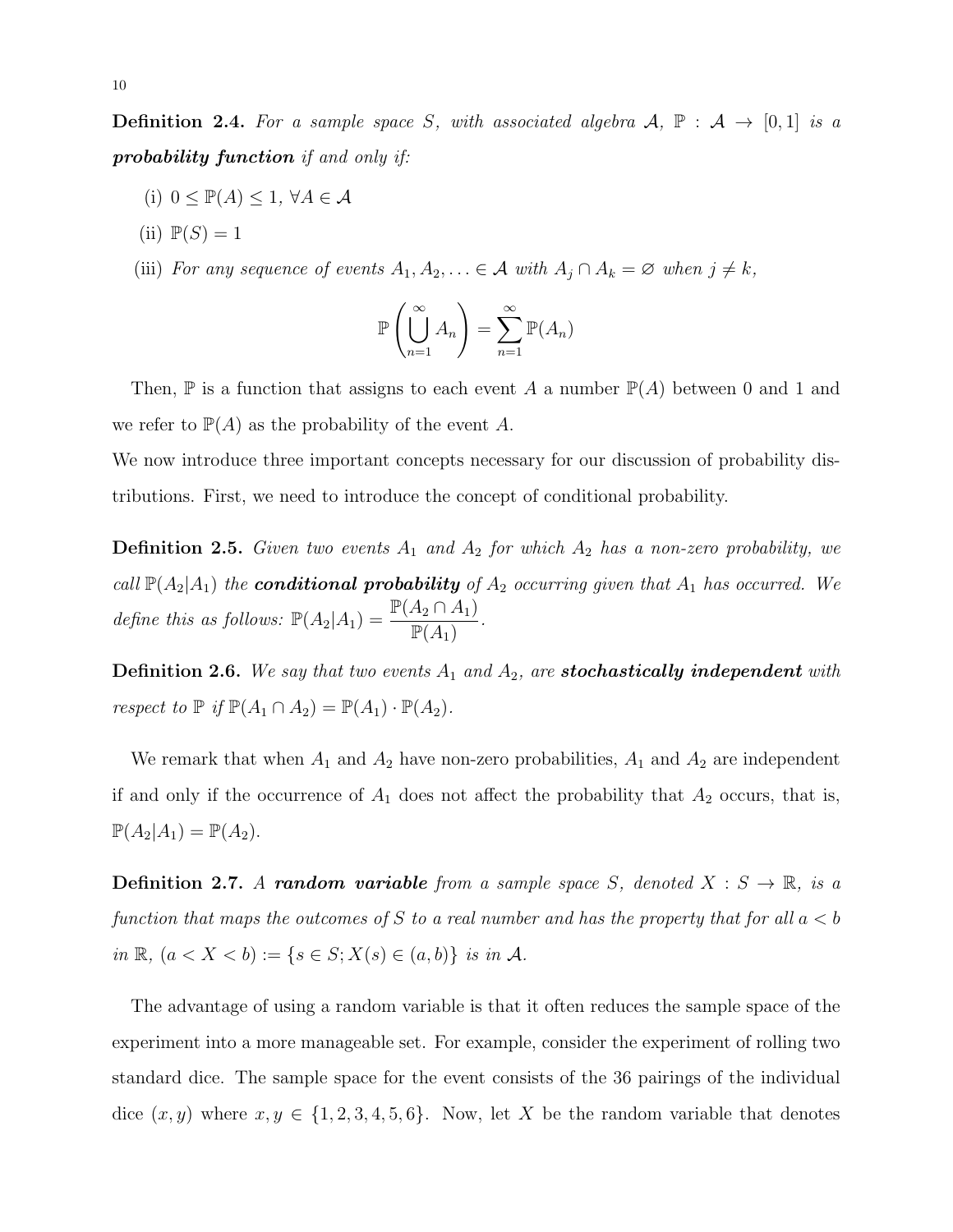the sum of the faces after rolling the two dice. Then the possible values for X are the real numbers 2,3,...,12. Hence, we reduced our sample space to only 11 possible outcomes. Now that we have the basics of the concepts we need to introduce the probability distributions used in the model, we begin by explaining the fundamentals of the Binomial distribution. In order to discuss the idea of a binomial distribution we first introduce the idea of a Bernoulli trial.

Definition 2.8. A Bernoulli trial is an experiment which has only two possible outcomes, success or failure, with the probability of success being p.

In notation, we write  $\mathbb{P}(success) = \mathbb{P}(X = 1) = p$  and  $\mathbb{P}(failure) = \mathbb{P}(X = 0) = 1 - p$ . A binomial experiment denoted  $Binomial(n, p)$ , then is obtained by performing a specified number n of independent Bernoulli trials, each with a success probability of  $p$ . The outcome X of the binomial experiment is the number of successes observed during the n trials. To determine the probability of obtaining k successes in n trials, that is  $\mathbb{P}(X = k)$ , the idea is to count the number of ways that we can get k successes in n trials, and then multiply by the probability of getting k successes  $(p^k)$  and  $n - k$  failures  $((1 - p)^{n-k})$ .

In general, a binomial distribution meets the following conditions:

- (i) Perform n independent Bernoulli trials each with probability  $p$  of success.
- (ii) The random variable X counts the number of successes in n trials.
- (iii) The probability of k successes in n trials is given by the formula

$$
\mathbb{P}(X=k) = \binom{n}{k} p^k (1-p)^{n-k}
$$

In summary, the outcomes of an experiment in which  $n$  independent Bernoulli trials are performed where each trial has probability  $p$  of success are binomially distributed. We denote that X follows a binomial distribution with n trials and probability  $p$  of success by  $X \sim Binomial(n, p).$ 

Moreover, it is important to note that what is defined as a success depends on the observer's interest. To explain this behavior, consider a competition between two individuals in which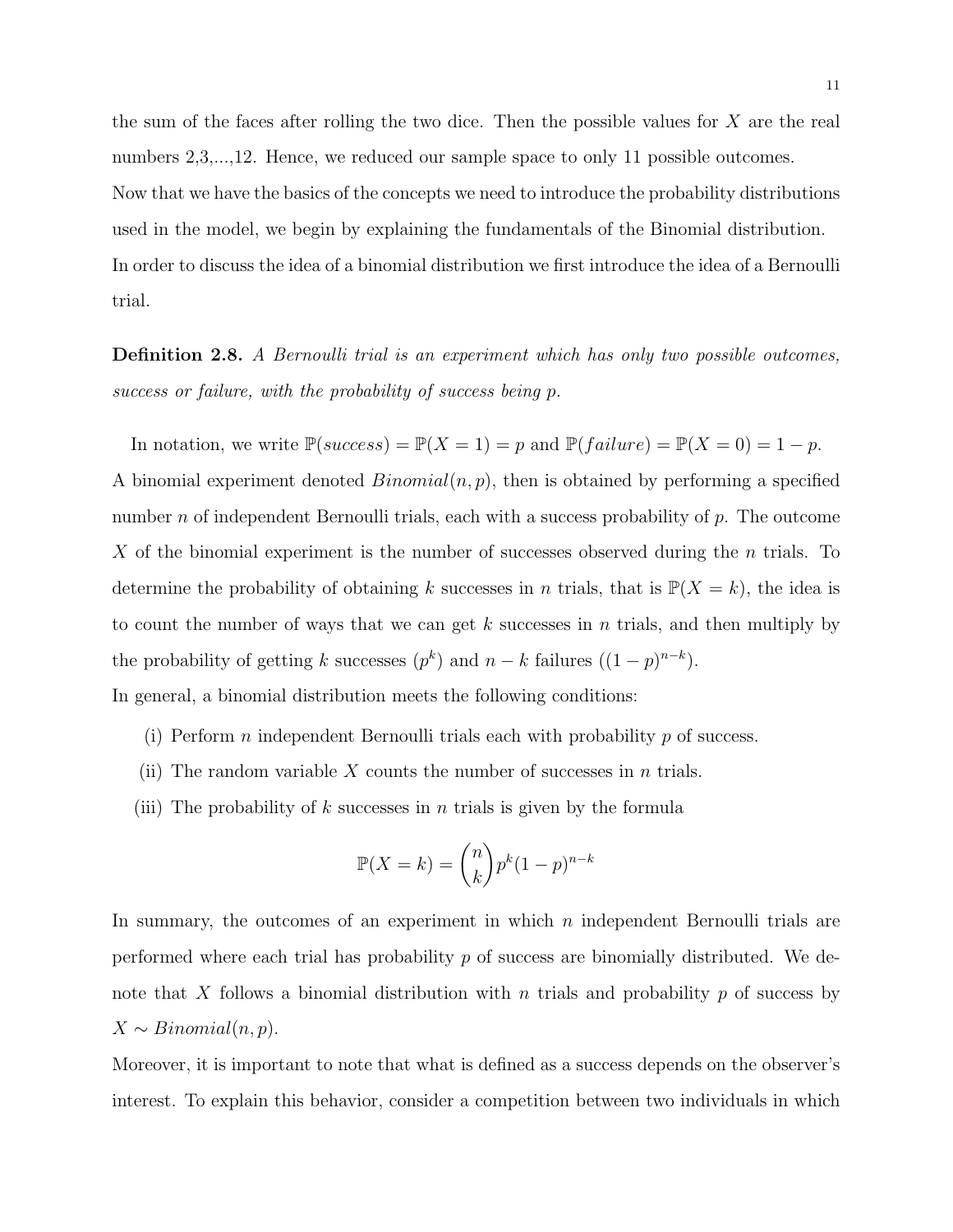the participants pick a side of a fair coin which then gets flipped five times with the winner being decided by who's side is observed the most. This scenario will yield a binomial distribution since each flip of the coin can be regarded as identical Bernoulli trials, however what is defined as success differs by player. If we have Player 1 as the observer, having chosen "Heads" as his means to victory, then success will be defined as observing the coin landing heads up and we will count how many successes occur in the five trials.

Another probability distribution that is of interest to us is the exponential distribution, which is used to model waiting times. For example, the exponential distribution can be used to find the probability of waiting for a train at a particular train station knowing that on average one train arrives every 5 minutes. In general what we are interested in finding is the probability of having to wait as long as a particular time t and thus we concern ourselves with finding the probability of waiting t or less units of time. Moreover, a fundamental parameter of interest in an exponential experiment is the average waiting time which is usually denoted as  $\frac{1}{\lambda}$ , where  $\lambda$  is the average number of arrivals per time unit. We then say that a random variable X follows an exponential distribution if:

$$
\mathbb{P}(X \le t) = \int_0^t \lambda e^{-\lambda t} dt, t \in [0, \infty)
$$

and write  $X \sim Exponential(\lambda)$ .

On the example with the waiting times of trains, if we are interested in finding the probability of having to wait at most 20 minutes to see the first train arrive given that on average a train arrives every 5 minutes we proceed as follows:

$$
\mathbb{P}(X \le 20) = \int_0^{20} \frac{1}{5} e^{-\frac{t}{5}} dt = 0.981684
$$

and thus  $\mathbb{P}(X \leq 20) = 0.981684$ .

### 2.2 The SEIR Model

Now that we have laid out the probabilistic terminology, we turn to describing the components of our model for the spread of measles in a closed population. We have chosen to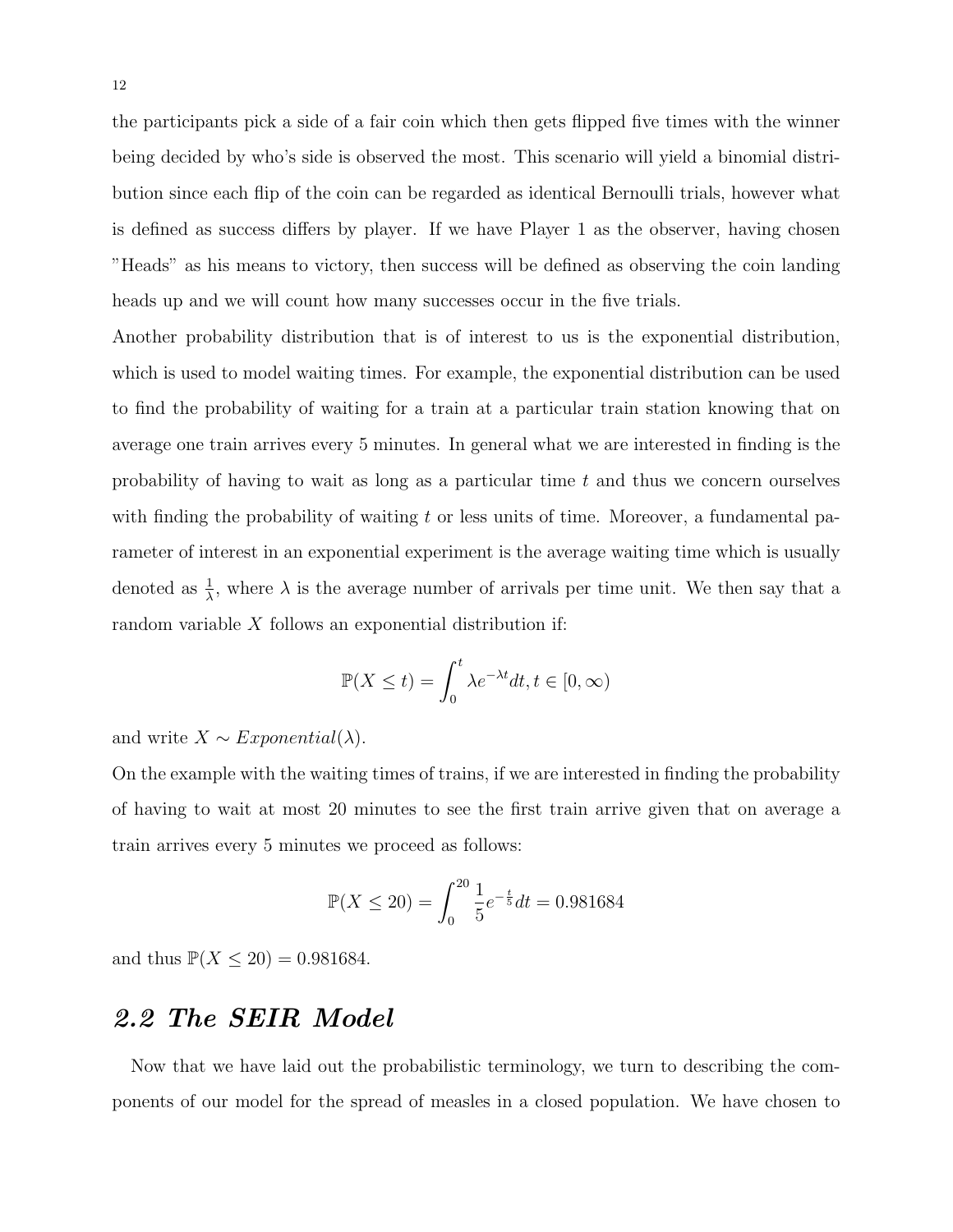model this using stochastic processes, which incorporate randomness and assign probabilities to transitions between states of the system. This is in contrast to a deterministic model, for which the evolution of the system is a function of the initial conditions. The goal of our stochastic model is to simulate the spread of measles in a closed population to study the consequences of reduced vaccination coverage on the number and duration of measles outbreaks. We employed what is called a SEIR model which has four states: Susceptible, Exposed, Infectious, and Recovered. These are the four states an individual can be in during a measles outbreak. At first an individual in the population is susceptible  $(S)$  to acquiring the disease. Then upon being exposed to the disease we say that the individual is in the exposed state  $(E)$ , which means the individual has contracted the disease but it is not infectious and cannot spread it. After the incubation period has ended, on average lasting 8 days for measles, the individual becomes infectious  $(I)$  and can spread the virus throughout the duration of the infectious period. For measles the period lasts on average 7 days, and afterwards the individual transitions to the recovered state  $(R)$ .



FIGURE 5. Diagram of how individuals transition through the different states S, E, I, R.

After an individual finishes the cycle and reaches the recovered state, the individual is no longer able to contract the virus as successful recovery grants life-long immunity to the measles virus. It is important to note that an individual in the susceptible state may or may not be vaccinated. Consequently, the chance of Transitioning from susceptible to exposed varies. For a vaccinated individual the probability of contracting the disease upon contact with the virus is five percent, while an unvaccinated individual has a probability of ninety percent (Atkinson, 2012).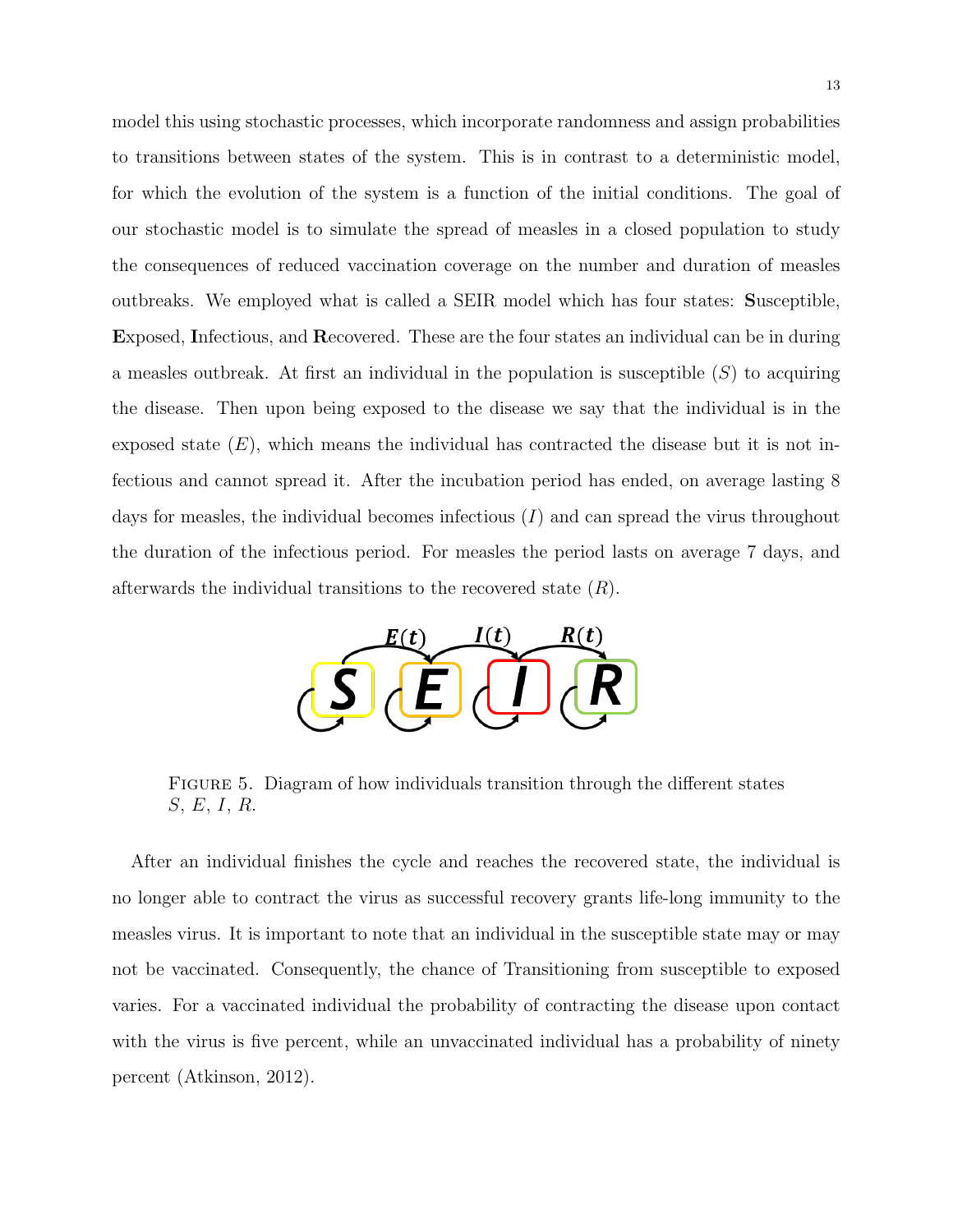#### 2.2.1 Dynamic Driving Events

In this section we introduce the dynamic driving events that describe the transitions of individuals from one state to the next. Since we are using a stochastic model, we will start by defining the random variables that are involved in our model. We let  $X<sub>S</sub>(t)$  represent the number of individuals in the susceptible state at time t. Similarly, we let  $X_E(t)$ ,  $X_I(t)$ , and  $X_R(t)$  represent the number of individuals in the exposed, infected, and recovered states at time t, respectively. These random variables enable us to keep track of the number of people in each state at all times  $t$  and thus will help us explain the evolution of the distribution of the states over time. We assume in our model that the population is closed, and so if N denotes the population size, then the equation  $X_S(t) + X_E(t) + X_I(t) + X_R(t) = N$  for all times t.

We now focus on explaining how the distribution of the *SEIR* states changes over time. We do this by associating the changes to dynamic driving events. This attention to the individual transitions is used in deriving the distributions of the dynamic driving events which are represented by the random variables  $E(t)$ ,  $I(t)$ , and  $R(t)$  and symbolize the number of newly exposed, infected, and recovered individuals at during the time from t to  $t+1$ . Since an individual in state  $S$  can either get exposed or not at time  $t$  (similarly an individual in state  $E$  can either become infectious or not and an individual in state  $I$  can either recover or not) we model these random variables using the Binomial distribution where success is defined as transitioning to the next state.

We now examine the dynamic driving events in the order in which they are used in the model beginning with  $E(t)$ .

First, we focus on the distribution of the process of randomly selecting one susceptible individual and recording a 1 if the person becomes exposed during the time interval from t to  $t + 1$ , and 0 if the person remains in the susceptible state. This is a two valued process, so it has a  $Bernoulli(q(t))$  distribution for some number  $q(t) \in [0, 1]$ .

Once we find the value of  $q(t)$ , it follows that the number  $E(t)$  of susceptible individuals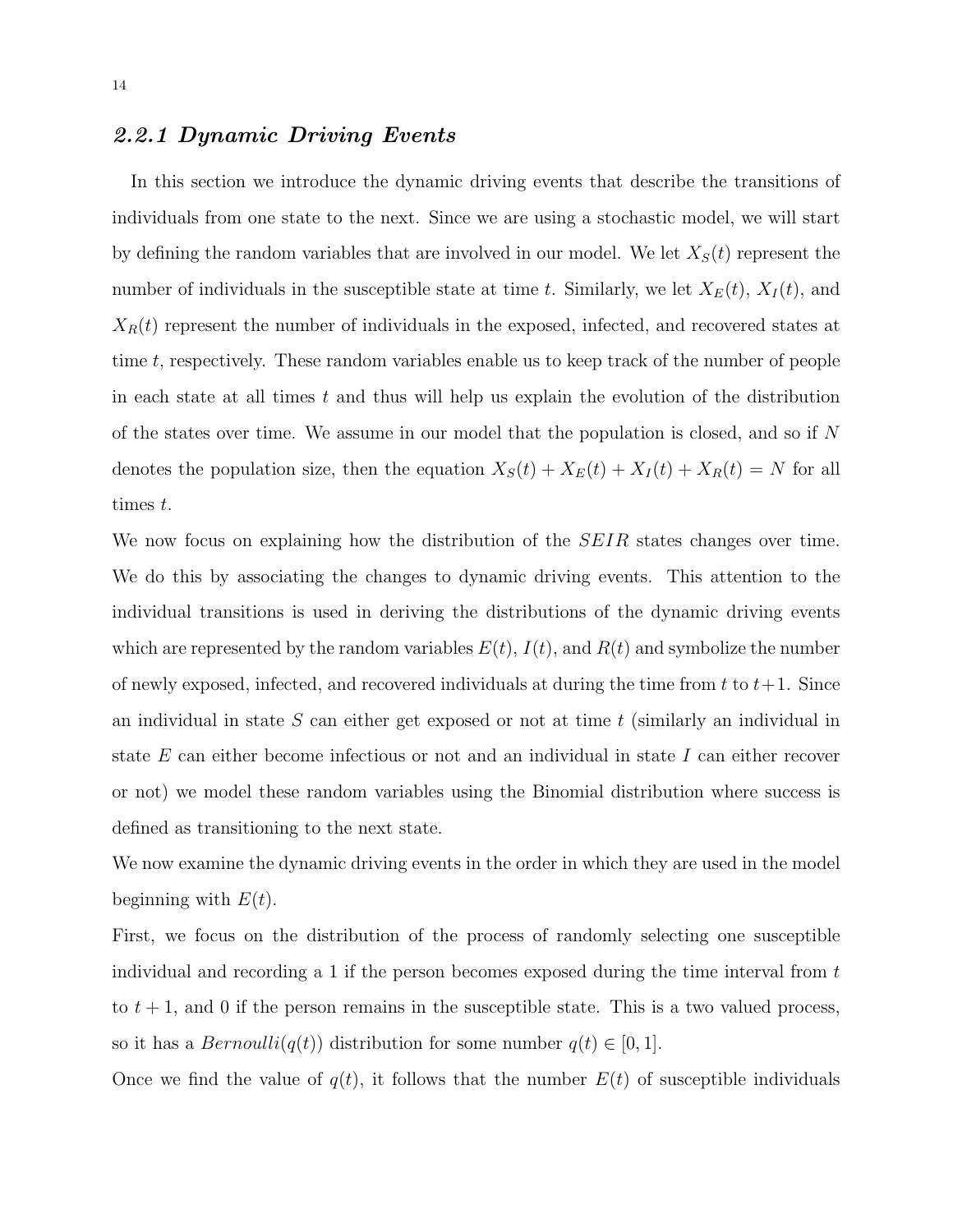that become exposed is  $Binomial(X<sub>S</sub>(t), q(t))$  distributed.

To find this  $q(t)$ , we introduce an auxiliary variable Y which is 1 if the person becomes exposed during the interval, and is zero otherwise. In this case,  $q(t) = \mathbb{P}(Y = 1)$ .

The event  $(Y = 1)$  that we select an individual that transitioned to the exposed state during this time interval depends on the persons vaccination state ( $V = 1$  for vaccinated,  $V = 0$  if not), and the number of encounters with infectious individuals. This number of encounters with infectious individuals depends in turn on the number of encounters the person has with other individuals in the population, and the proportion of that population that is infectious. Let U be the number of encounters our randomly selected susceptible individual has with others in the population, and W be the number of infectious encounters.

Our modeling assumptions are that:

- i.  $U \sim Poisson(\lambda)$ , where  $\lambda$  is the mean number of contacts individuals have per unit of time.
- ii.  $W|U = n \sim Binomial(n, \beta(t))$ , where  $\beta(t)$  is the proportion  $\frac{X_I}{X_I}$ N of the population that is infectious.
- iii.  $Y|W = j \sim Bernoulli(1 (1 p)^j)$ , where  $1 (1 p)^j$  is the chance of contracting the disease at least once in j encounters with infectious individuals.

Here, the notation  $W|U = n \sim Binomial(n, \beta(t))$  is short hand for the assertion that the conditional distribution of W given that  $U = n$  is  $Binomial(n, \beta(t))$ ; and in like fashion,  $Y|W = j \sim Bernoulli(1 - (1 - p)^j)$  is a shorthand for the claim that the conditional distribution of Y given that  $W = j$  is  $Bernoulli(1 - (1 - p)^j)$ . Also, implicit in this is the assumption that Y depends on U only through W so that for all n and j,  $\mathbb{P}(Y = 1 | U =$  $n, W = j$ ) =  $\mathbb{P}(Y = 1 | W = j)$ .

To find the value of  $p$  in (iii), we call on the law of total probability in finding the probability of the event A that the person we select transitions to the exposed state upon encountering an infectious person. Using  $\nu$  as the proportion of the population that is vaccinated, we set the chance  $\mathbb{P}(V = 1)$  that we select a vaccinated person at  $\nu$ , and the chance  $\mathbb{P}(V = 0)$ that we select an unvaccinated person at  $(1-\nu)$ . Then since there are 5%, and 90% chances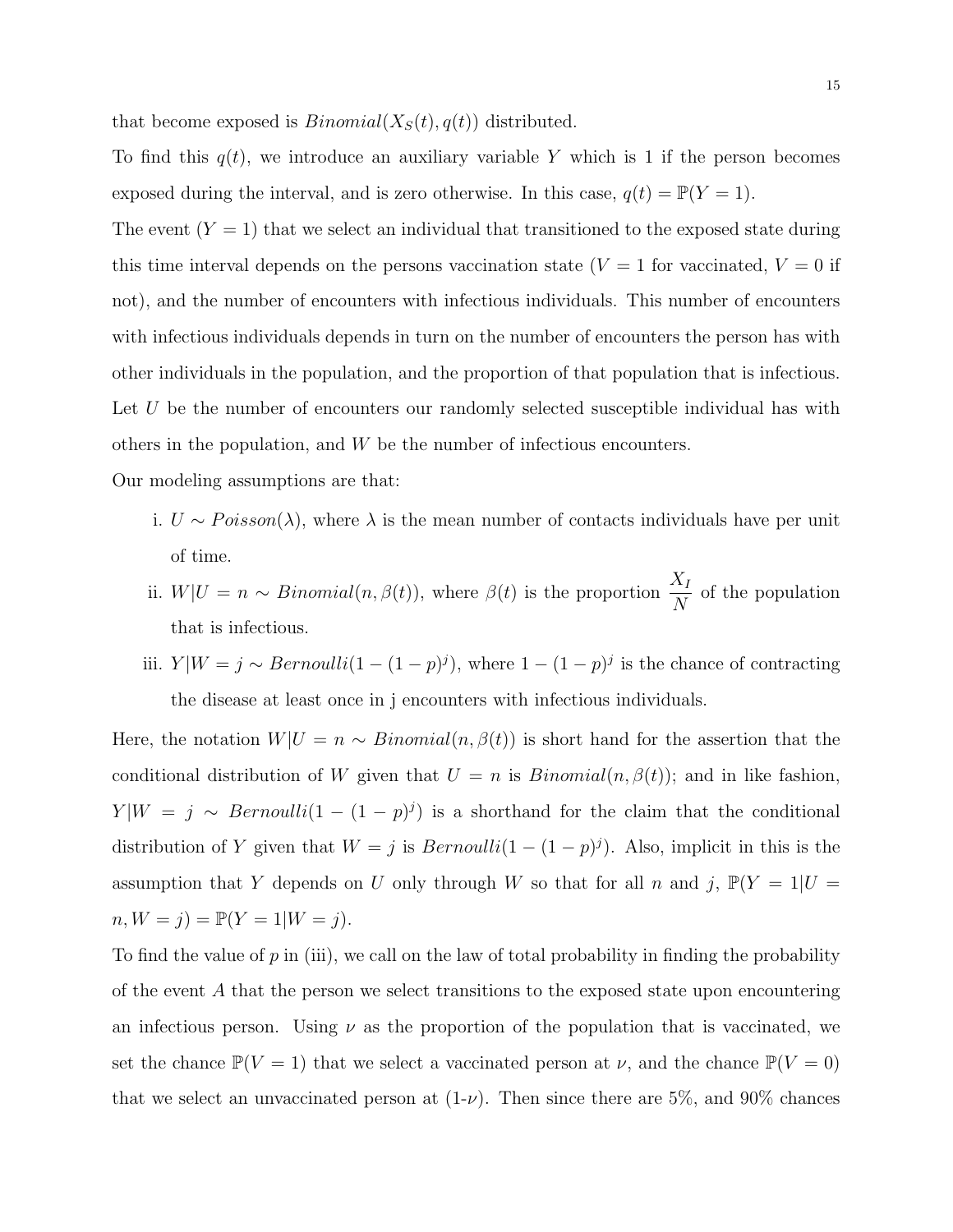respectively for vaccinated and unvaccinated persons to transition from the susceptible to the exposed state upon encountering an infectious person, we have that  $\mathbb{P}(A|V=1) = 0.05$ and  $\mathbb{P}(A|V=0) = 0.90$ . This leads to

(1)  
\n
$$
p = \mathbb{P}(A)
$$
\n
$$
= \mathbb{P}(A|V=1)\mathbb{P}(V=1) + \mathbb{P}(A|V=0)\mathbb{P}(V=0)
$$
\n
$$
= 0.05 \cdot \nu + 0.90(1-\nu).
$$

Now to find q(t), we appeal to the law of total probability once again.

$$
q(t) = \mathbb{P}(Y = 1)
$$
  
=  $\mathbb{P}((Y = 1)(W \in \mathbb{N}_0)(U \in \mathbb{N}_0))$   
=  $\sum_{n=0}^{\infty} \sum_{j=0}^{n} \mathbb{P}((Y = 1)(W = j)(U = n))$   
=  $\sum_{n=0}^{\infty} \sum_{j=0}^{n} \mathbb{P}((Y = 1)|(W = j))\mathbb{P}(W = j|U = n)\mathbb{P}((U = n))$   
=  $\sum_{n=0}^{\infty} \sum_{j=0}^{n} (1 - (1 - p)^j) {n \choose j} \beta(t)^j (1 - \beta(t))^{n-j} e^{-\lambda} \frac{\lambda^n}{n!}$ 

So,

$$
q(t) = \sum_{n=0}^{\infty} \sum_{j=0}^{n} \frac{e^{-\lambda} \lambda^{n}}{n!} {n \choose j} \beta(t)^{j} (1 - \beta(t))^{n-j} (1 - (1 - p)^{j})
$$
  
\n
$$
= \sum_{n=0}^{\infty} \frac{e^{-\lambda} \lambda^{n}}{n!} \sum_{j=0}^{n} {n \choose j} \beta(t)^{j} (1 - \beta(t))^{n-j} (1 - (1 - p)^{j})
$$
  
\n
$$
= \sum_{n=0}^{\infty} \frac{e^{-\lambda} \lambda^{n}}{n!} \left( \sum_{j=0}^{n} {n \choose j} \beta(t)^{j} (1 - \beta(t))^{n-j} - \sum_{j=0}^{n} {n \choose j} \beta(t)^{j} (1 - \beta(t))^{n-j} (1 - p)^{j} \right)
$$
  
\n
$$
= \sum_{n=0}^{\infty} \frac{e^{-\lambda} \lambda^{n}}{n!} \left( (\beta(t) + 1 - \beta(t))^{n} - \sum_{j=0}^{n} {n \choose j} (\beta(t)(1 - p))^{j} (1 - \beta(t))^{n-j} \right)
$$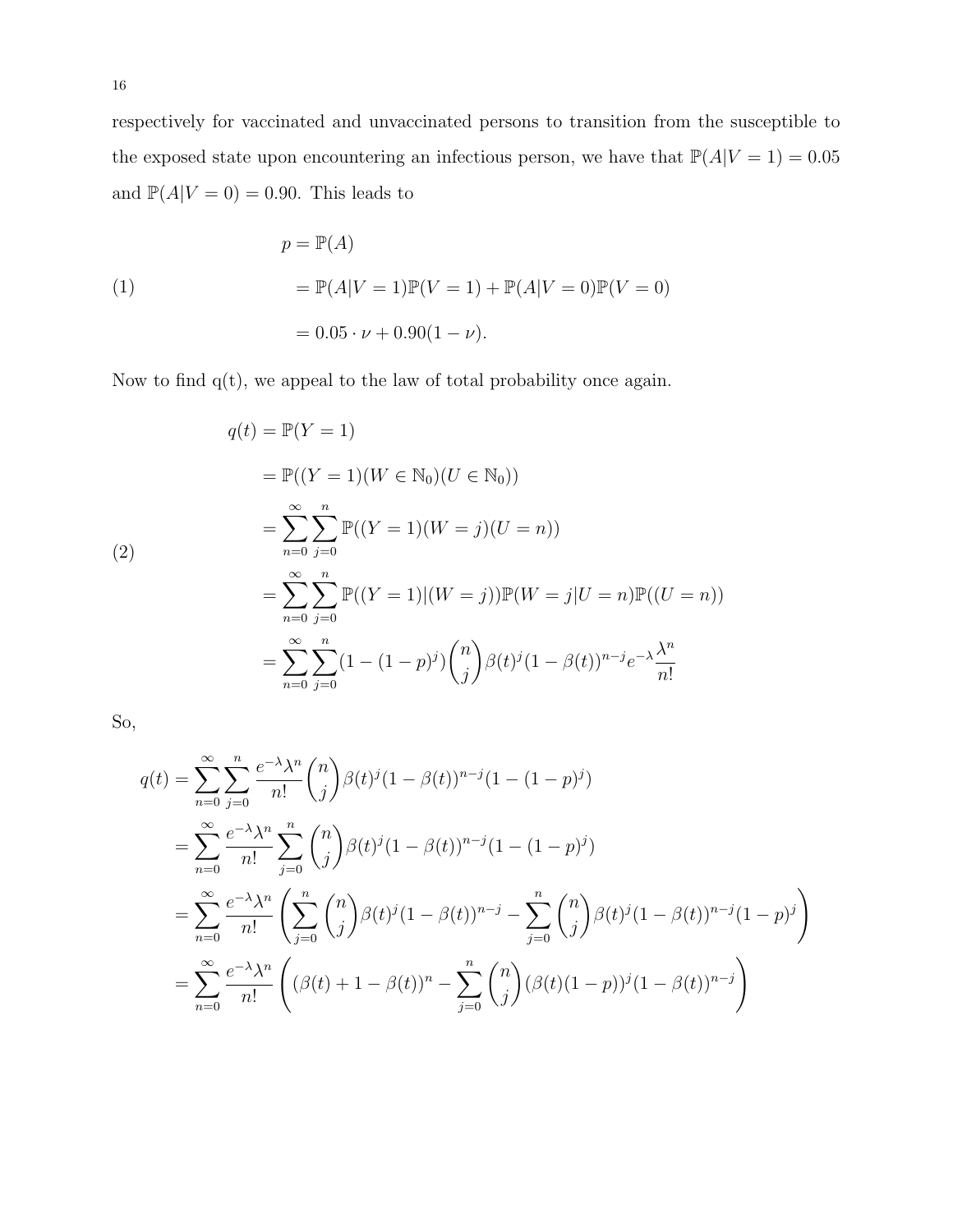(3)  
\n
$$
q(t) = \sum_{n=0}^{\infty} \frac{e^{-\lambda} \lambda^n}{n!} - \sum_{n=0}^{\infty} \frac{e^{-\lambda} \lambda^n}{n!} ((\beta(t)(1-p) + 1 - \beta(t))^n))
$$
\n
$$
= 1 - \sum_{n=0}^{\infty} \frac{e^{-\lambda} \lambda^n}{n!} ((\beta(t)(1-p) + 1 - \beta(t))^n)
$$
\n
$$
= 1 - e^{-\lambda} \sum_{n=0}^{\infty} \frac{(\lambda(1 - \beta(t)p))^n}{n!}
$$
\n
$$
= 1 - e^{-\lambda} e^{\lambda - \lambda \beta(t)p}.
$$

Therefore we obtain the simplified expression for the probability that an individual transitions from susceptible to exposed during the interval of time from  $t$  to  $t + 1$  is

(4) 
$$
q(t) = 1 - e^{-\lambda \beta(t)p}.
$$

We formally introduce the probability mass function of  $E(t)$  by expressing the probability that  $E(t)$  takes on a value k between 0 and  $X<sub>S</sub>(t)$  as

(5) 
$$
\mathbb{P}(E(t) = k) = {X_S(t) \choose k} q(t)^k (1 - q(t))^{X_S(t) - k}.
$$

Once an individual becomes exposed to the disease, they are now in state  $E$  and have a chance of transitioning to the infected state. So we now turn our attention to the random variable  $I(t)$ , which accounts for the number of individuals transitioning from the exposed state to the infected state at time t. Similarly to  $E(t)$ , our random variable  $I(t)$  also follows a binomial distribution with probability  $\alpha$ ) that keeps track of the number of the  $X_E(t)$  exposed individuals that transition to the infected state. Here,  $\alpha$  is the chance of transitioning from exposed to infectious in the time interval from t to  $t+1$ . We find  $\alpha(t)$  by modeling the random duration U of the incubation period by an exponential distribution with mean duration  $\phi$ which is 8 days for measles. Again we introduce the probability mass function of  $I(t)$  at time t by expressing the probability that  $I(t)$  takes on a value i between 0 and  $X_E(t)$  as

(6) 
$$
\mathbb{P}(I(t) = i) = {X_E(t) \choose i} \alpha^{i} (1 - \alpha)^{X_E(t) - i}.
$$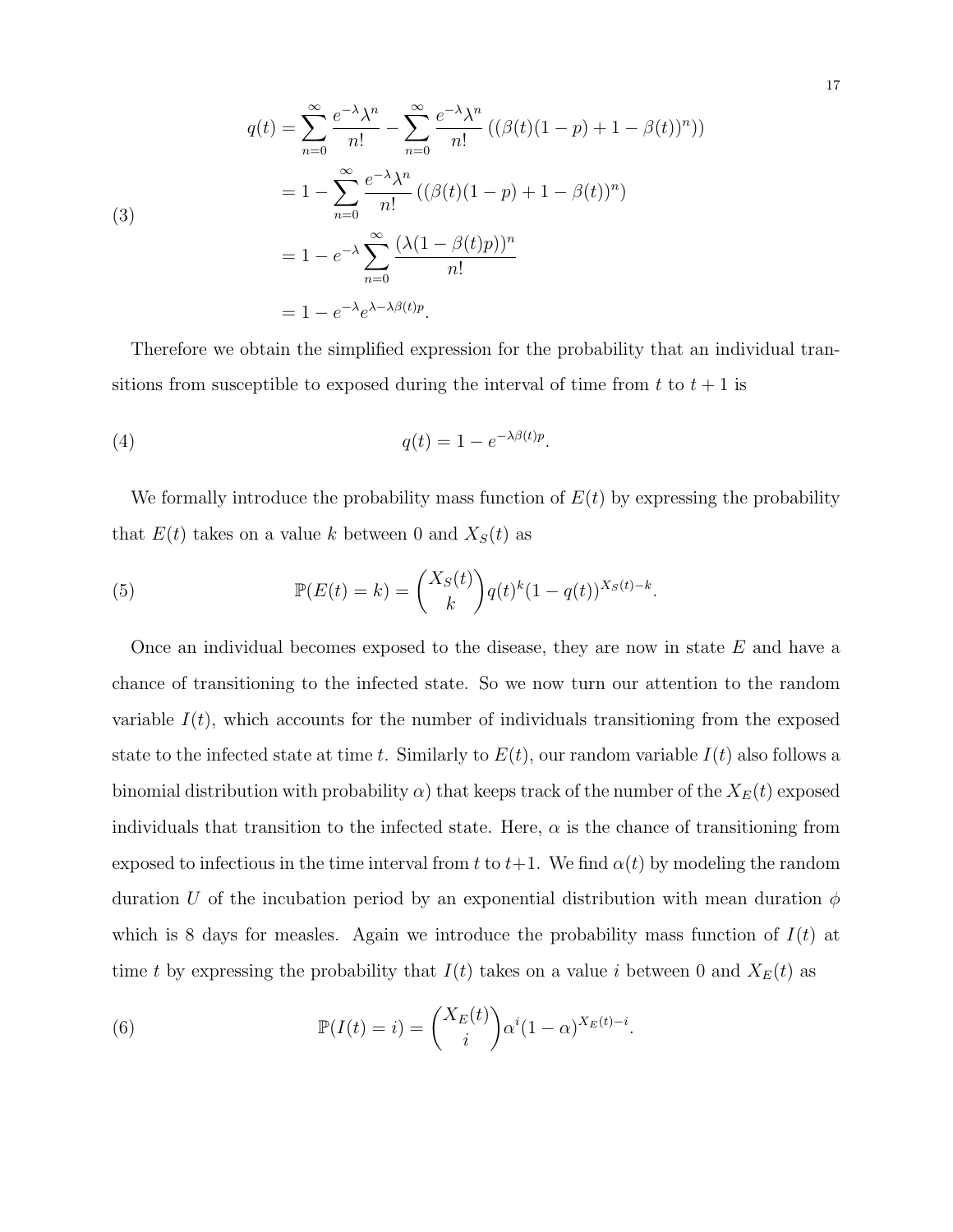So now after having introduced both  $E(t)$  and  $I(t)$  we turn our attention to the last random variable  $R(t)$ , which keeps track of the number of individuals transitioning from the infected state to the recovered state at time t. Once more this random variable follows a binomial distribution with probability  $\rho(t)$  that keeps track of the number of the  $X_I(t)$  infectious individuals that transition to the recovered state. Here,  $\rho(t)$  is the chance of transitioning from infectious to recovered in the time interval from t to  $t + 1$ . We find  $\rho(t)$  by modeling the random duration  $Y$  of the infectious period by an exponential distribution with mean duration  $\mu$  which is 7 days for measles. Finally, we introduce the probability mass function of  $R(t)$  by expressing the probability that  $R(t)$  takes on a value r between 0 and  $X_I(t)$  as

(7) 
$$
\mathbb{P}(R(t)=r)=\binom{X_I(t)}{r}\rho(t)^r(1-\rho(t))^{X_I(t)-r}.
$$

We now have all the necessary information regarding the transition probabilities to discuss how these transitions work. Recalling that we are dealing with a closed population, where  $X_S(t)+X_E(t)+X_I(t)+X_R(t) = N$  holds true at all times t. Moreover, the previous equation must also hold true at time  $t + 1$  which leads us to the so-called dynamic driving constraints describing the transitions of individuals between the four states from time t to time  $t + 1$ :

$$
X_S(t+1) = X_S(t) - E(t)
$$
  
\n
$$
X_E(t+1) = X_E(t) + E(t) - I(t)
$$
  
\n
$$
X_I(t+1) = X_I(t) + I(t) - R(t)
$$
  
\n
$$
X_R(t+1) = X_R(t) + R(t).
$$

The first equation describes the number of susceptible individuals,  $X_S(t+1)$ , at the next time unit  $t+1$  which is given by the number of susceptible individuals,  $X<sub>S</sub>(t)$ , at the current time t minus the newly exposed individuals  $E(t)$  which leave state S and transition to state E. The number of exposed individuals,  $X_E(t+1)$ , at the next time unit  $t+1$  is given by the number of exposed individuals,  $X_E(t)$ , at the current time t plus the newly exposed  $E(t)$  minus the newly infected individuals  $I(t)$  which leave state E and transition to state I. Similarly, the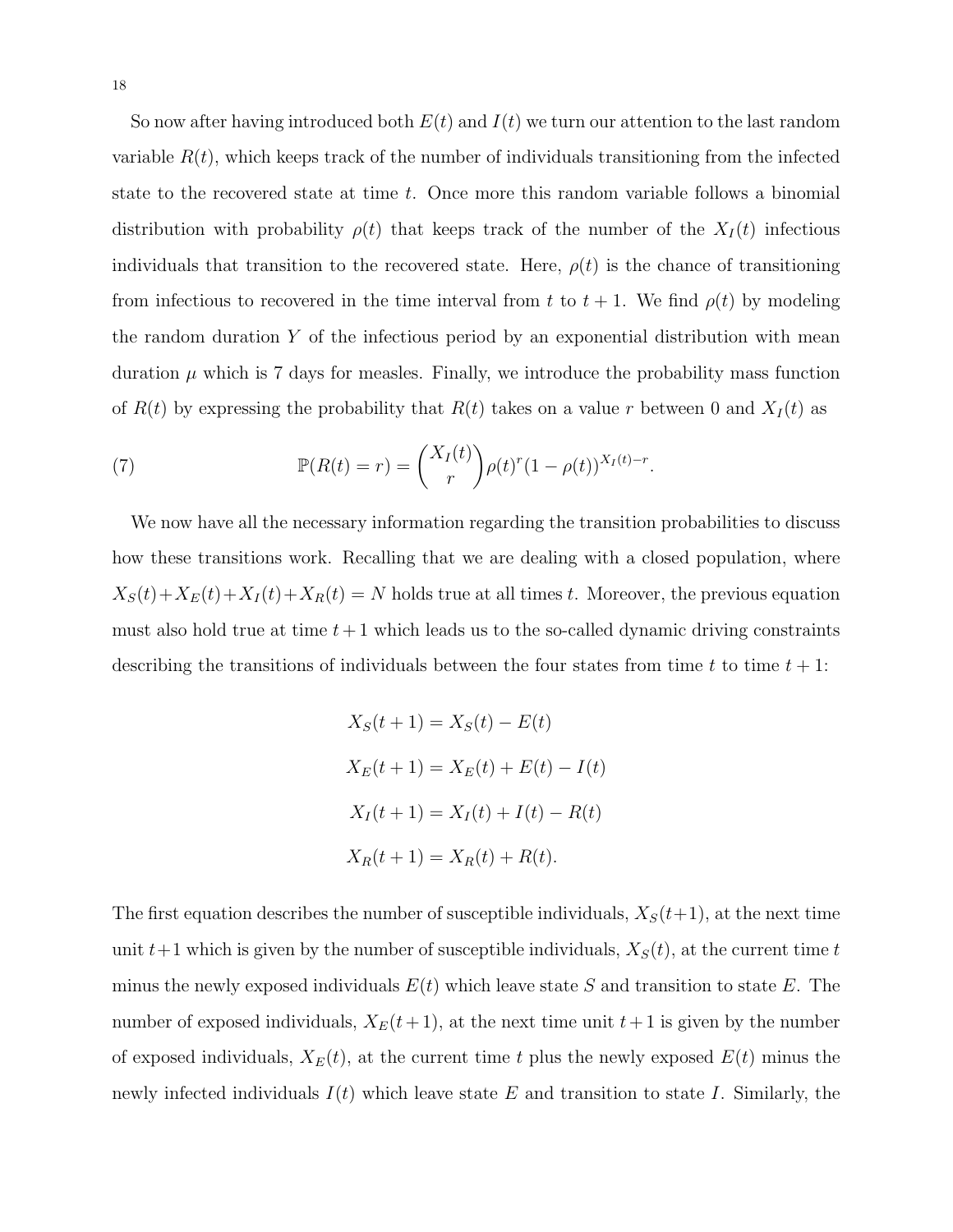number of of infected individuals,  $X_I(t+1)$ , at the next time unit  $t+1$  is given by the number of infected individuals,  $X_I(t)$ , at the current time t plus the newly infected  $I(t)$  minus the newly recovered  $R(t)$  which leave state I and transition to state R. Finally, the number of recovered of individuals,  $X_R(t + 1)$ , at the next time unit  $t + 1$  is given by the number of recovered individuals,  $X_R(t)$ , at the current time t plus the newly recovered  $R(t)$ . We note that adding the four equations we get that  $X_S(t+1) + X_E(t+1) + X_I(t+1) + X_R(t+1) =$  $X_S(t) + X_E(t) + X_I(t) + X_R(t) = N$ , and so the population size is constant for all t.

#### 2.2.2 Public Health Responses

The stochastic model outlined above describes the dynamics of how individuals in a closed population transition between the four states  $S \to E \to I \to R$  once the measles virus is detected in the population. However, the model does not take into account any public health interventions or changes in the behavior of individuals as the number of measles cases continues to increase in the population. Because the measles virus is able to spread uninhibited in the SEIR model outlined above, it is not realistic and so in this section we refine our model by taking into account public health interventions such as vaccination campaigns and quarantining of infected individuals. When a measles outbreak is reported, the Center for Disease Control and Prevention immediately reacts in two major ways: (1) the CDC urge individuals who are potentially infected to quarantine themselves, and (2) the CDC also promptly immunizes those in the outbreak area who fail to provide documentation of measles immunization and thus effectively increases the vaccination coverage of the population. These public health interventions are often performed before laboratory confirmation of an outbreak is obtained as the CDC recommends that "control activities should not be delayed for laboratory results on suspected cases" (CDC, 1989). To make our SEIR model more realistic, we incorporated both of these public health responses into the model, a refinement that was not present in any of the reviewed literature.

In order to incorporate the quarantining component of the public health response into the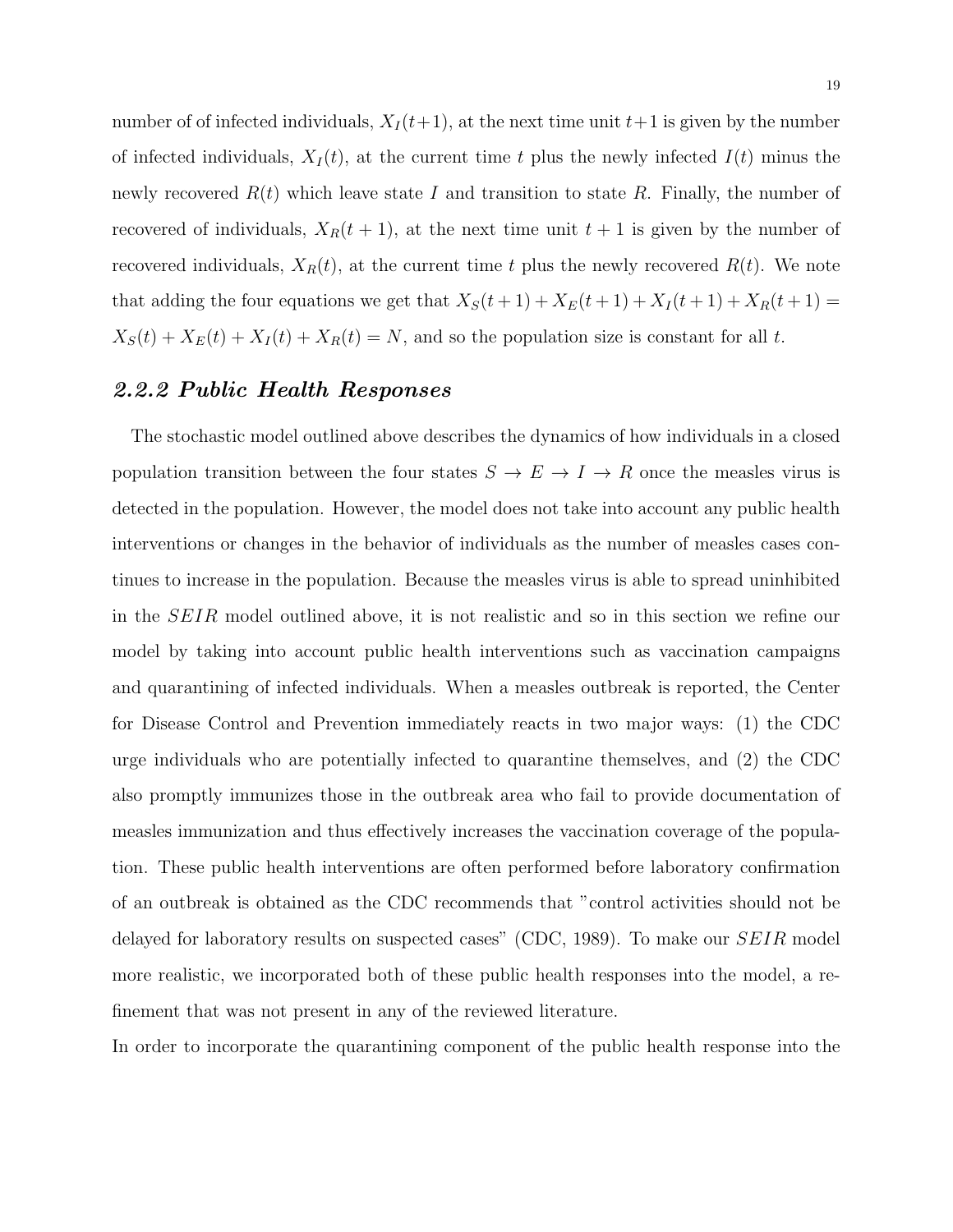model, we introduced a new random variable,  $Z(t)$ , that keeps track of the number of individuals tagged for quarantine who fail to comply. This new random variable changes the model substantially by allowing only a small minority of infected individuals who choose not to comply with the quarantine to continue to spread the disease. The rest of the infected individuals have only one time unit since they become infected to spread the disease before they elect to go into quarantine. Since at each time  $t$  individuals will either comply to quarantine or fail to comply, we modeled  $Z(t)$  as a Binomially distributed random variable choosing from the pool of currently infected individuals,  $X_I(t)$ , with a fixed probability of success that is set at the start of the model. If we let  $d$  be the probability that an individual tagged for quarantine fails to comply to quarantining, then the probability mass function of  $Z(t)$  at time t is expressed by the probability that  $Z(t)$  takes on a value z between 0 and  $X_I(t)$  as

(8) 
$$
\mathbb{P}(Z(t) = z) = \binom{X_I(t)}{z} d^z (1-d)^{X_I(t)-z}.
$$

As a consequence of introducing voluntary quarantining, the infected state  $X_I(t)$  is now split into two subgroups: those infected individuals who do not comply to quarantine and keep infecting others for one time unit,  $X_I(t)$ , and those infected individuals who comply to the quarantine and thus stop infecting others,  $X_{I^*}(t)$ . Since we now have two groups of infected individuals,  $X_I(t)$  and  $X_{I^*}(t)$ , we must account for the driving event  $R(t)$  keeping track of the individuals that transition from state  $I$  to state  $R$  separately, and thus we obtain two random variables  $R_1(t)$  and  $R_2(t)$  that sum up to the original random variable  $R(t) = R_1(t) + R_2(t)$ . We introduce the probability mass functions of  $R_1(t)$  and  $R_2(t)$  by expressing the probability that  $R_1(t)$  takes on a value  $r_1$  and that  $R_2(t)$  takes on a value  $r_2$ where  $r_1$  is between 0 and  $X_I(t)$  and  $r_2$  is between 0 and  $X_{I^*}(t)$  as

(9) 
$$
\mathbb{P}(R_1(t) = r_1) = {X_I(t) \choose r_1} \rho(t)^{r_1} (1 - \rho(t))^{X_I(t) - r_1}
$$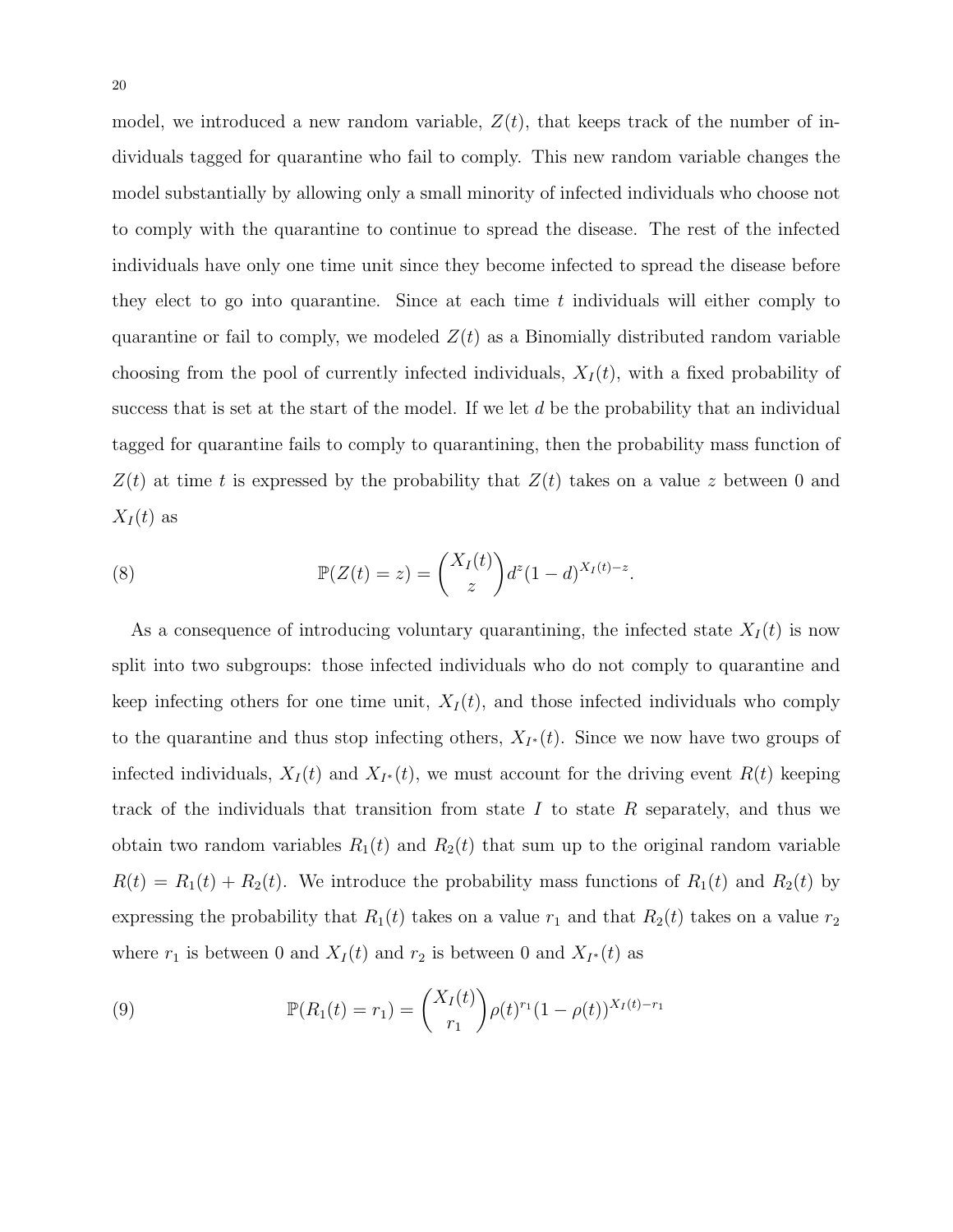and

(10) 
$$
\mathbb{P}(R_2(t) = r_2) = \binom{X_{I^*}(t)}{r_2} \rho(t)^{r_2} (1 - \rho(t))^{X_{I^*}(t) - r_2}.
$$

As a result of the split among the infected individuals, the aforementioned dynamic driving constraints change as follows:

(11)  
\n
$$
X_S(t+1) = X_S(t) - E(t)
$$
\n
$$
X_E(t+1) = X_E(t) + E(t) - I(t)
$$
\n
$$
X_I(t+1) = I(t) + Z(t) - R_1(t)
$$
\n
$$
X_{I^*}(t+1) = X_I(t) - Z(t) - R_2(t)
$$
\n
$$
X_R(t+1) = X_R(t) + R_1(t) + R_2(t).
$$

The obvious change in this new set of equations is that the number of individuals,  $X_I(t)$ , that will be able to infect others at the next time unit is given by the newly infected,  $I(t)$ , plus the infected individuals who do not comply to quarantine,  $Z(t)$ , minus the individuals who recover from this group,  $R_1(t)$ . Also, those who do comply to the quarantine remain isolated in state  $I^*$  until they become recovered, and so the number of infected individuals who do not spread the disease at the next time unit,  $X_{I^*}(t)$ , is given by those who are currently infected,  $X_I(t)$ , minus those who refuse to go into quarantine,  $Z(t)$ , minus those who recover from this group,  $R_2(t)$ .

The second component of the CDC's public health intervention is the vaccination campaign once the occurrence is detected in the population. We modeled these vaccination campaigns by adjusting the vaccination fixed parameter  $v$ , indicating the proportion of vaccinated individuals in the population, to a function,  $V(t)$ , that increases over time. The function  $V(t)$  denotes the proportion of the population that is vaccinated at time t, given that at each time unit the CDC vaccinates  $\omega \cdot 100$  percent of the unvaccinated individuals. Since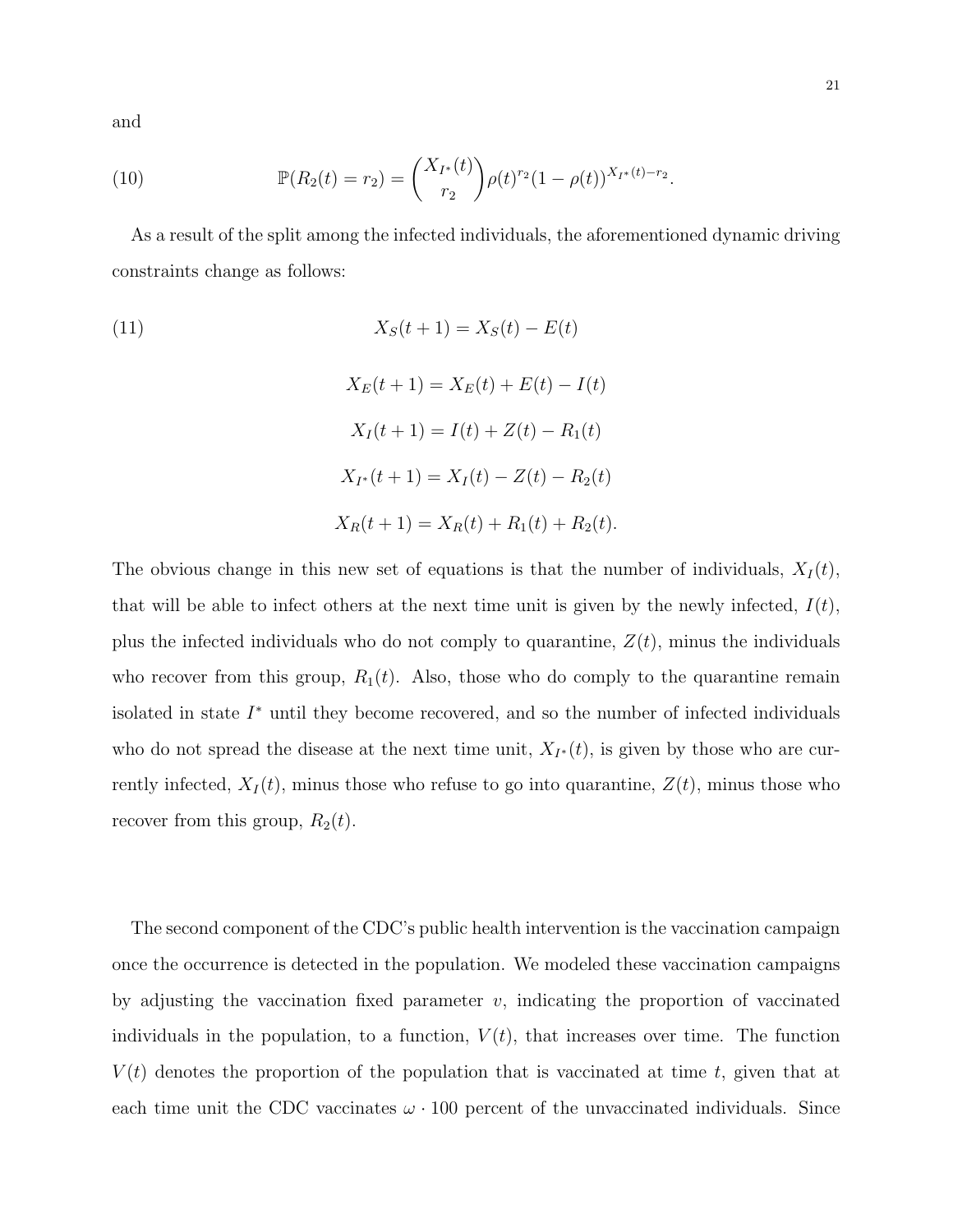

Figure 6. Diagram of how individuals transition through the different states  $S, E, I, I^*, R$  after accounting for quarantining.

we are dealing with a closed population the proportion of vaccinated individuals in the population can only increase over time as vaccination are performed and can never exceed 1. Then the proportion of vaccinated individuals at the next time unit,  $V(t + 1)$ , is given by the proportion of the currently vaccinated,  $V(t)$ , plus the proportion of the currently unvaccinated individuals,  $(1 - V(t))$ , who become immunized, namely  $\omega \cdot (1 - V(t))$ . In notation we have:

(12) 
$$
V(t+1) = V(t) + (1 - V(t))\omega,
$$

where  $\omega$  is a constant giving the proportion of the unvaccinated individuals that get vaccinated by the CDC at each time unit.

As expected the introduction of both the quarantining and vaccination campaigns considerably reduced the number of infections. In the following section we present the results of simulations using different parameters in our model that help us to better understand the importance of vaccination by comparing the outcome of the dynamic systems of two populations with different starting vaccination levels.

## 3 Results

Now that we have discussed the theoretical foundations and the various components of our stochastic model, we will shift our attention to running simulations using a computer program consisting of two major components. The first component of the program is called the Disease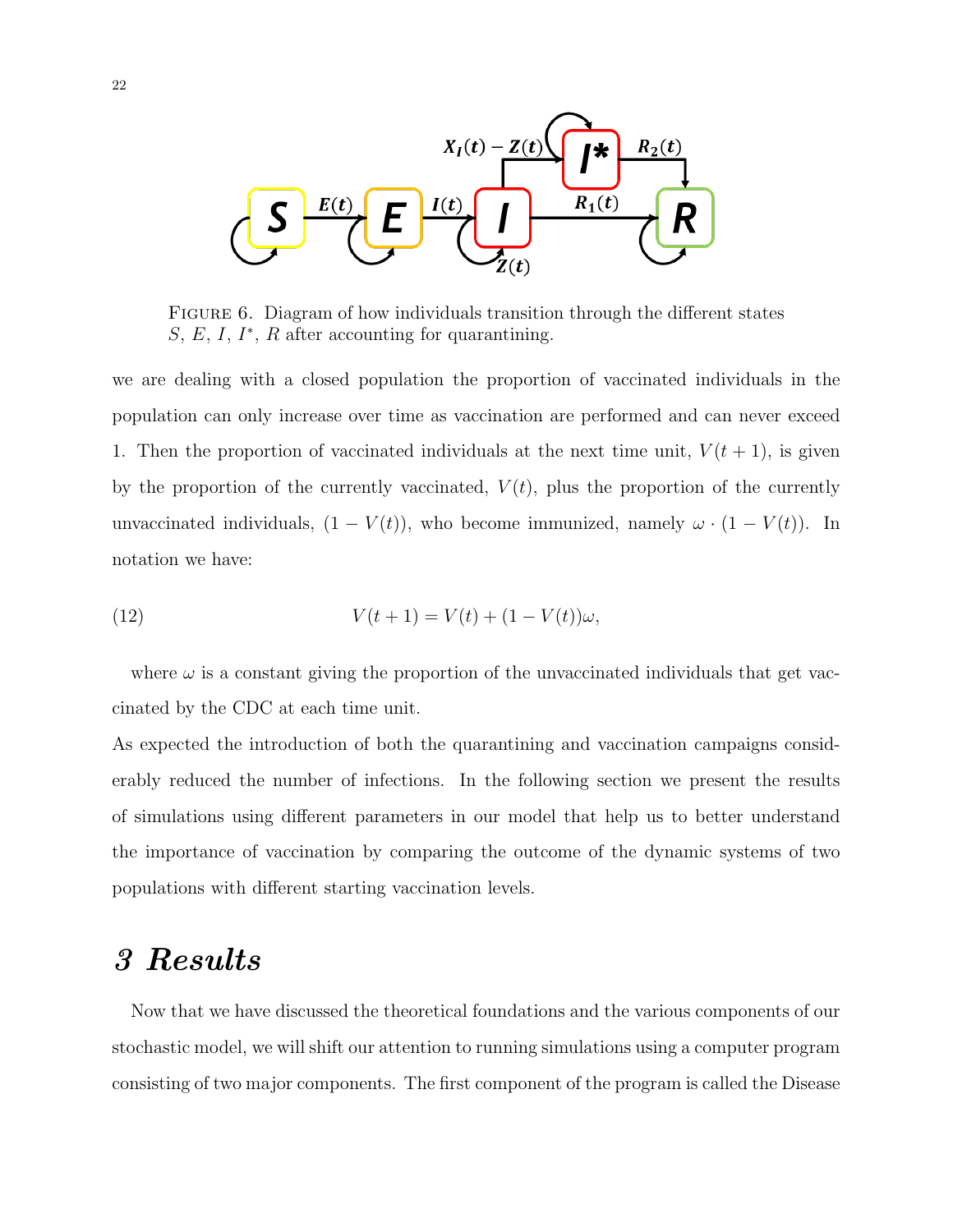Tracker and keeps track of the number of individuals in each state as well as the number of individuals transitioning between states at each unit of time  $t$ , and then generates a graph displaying  $X_S(t)$ ,  $X_E(t)$ ,  $X_I(t)$ , and  $X_R(t)$  over time. The second component of the program is called the Spatial Tracker and visually displays the geographic spread of the disease in the population over the course of time. After we discuss in detail the two components of the program, we present the results of the simulations using different parameters for the model, and highlight how changes in these parameters affect the outcomes of this dynamic system.

#### 3.1 Disease Tracker

The first component of the program is called the Disease Tracker and determines the number of individuals in each state  $S - E - I - I^* - R$  at all times t. The program employs the probability distributions for the dynamic driving events  $E(t)$ ,  $I(t)$ , and  $R(t)$  as described in section 2.2 to determine the number of individuals in each state given by  $X_S(t)$ ,  $X_E(t)$ ,  $X_I(t)$ ,  $X_{I^*}(t)$ , and  $X_R(t)$ . The program stores the values of  $X_S$ ,  $X_E$ ,  $X_I$ ,  $X_{I^*}$ , and  $X_R$  for each unit of time and then visually displays the results. Moreover, the program has a series of parameters that can be adjusted such as N–the fixed number of individuals in the population, v–the proportion of vaccinated individuals in the population,  $\tau$ –the number of infectious individuals at time  $t = 1$ , and n-the number of iterations (here representing days) for the program. Furthermore, the program also has a series of parameters that are fixed related to the measles virus such as  $\phi = 7$  days, the mean duration of the incubation period for measles, and  $\mu = 8$ , the mean duration of infection for measles. The program was developed using the software Mathematica.

The program begins by creating an  $n \times 10$  array, M, with n rows representing the number of days elapsed in the simulation (program initialized at time  $t = 1$ ), and with 10 columns that record the values of  $X_S(t)$ ,  $X_E(t)$ ,  $X_I(t)$ ,  $X_I^*(t)$ ,  $X_R(t)$ ,  $E(t)$ ,  $I(t)$ ,  $R_1(t)$ ,  $R_2(t)$ , and  $Z(t)$  for all iterations t with  $1 \le t \le n$ . At time  $t = 1$ , we have that  $X_I(1) = \tau$  and  $X_S(1) = N - \tau$ and all other variables are zero. The dynamic driving events  $(E(t), I(t), R_1(t), R_2(t),$  and  $Z(t)$  are generated using the RandomV ariate command in Mathematica for the Binomial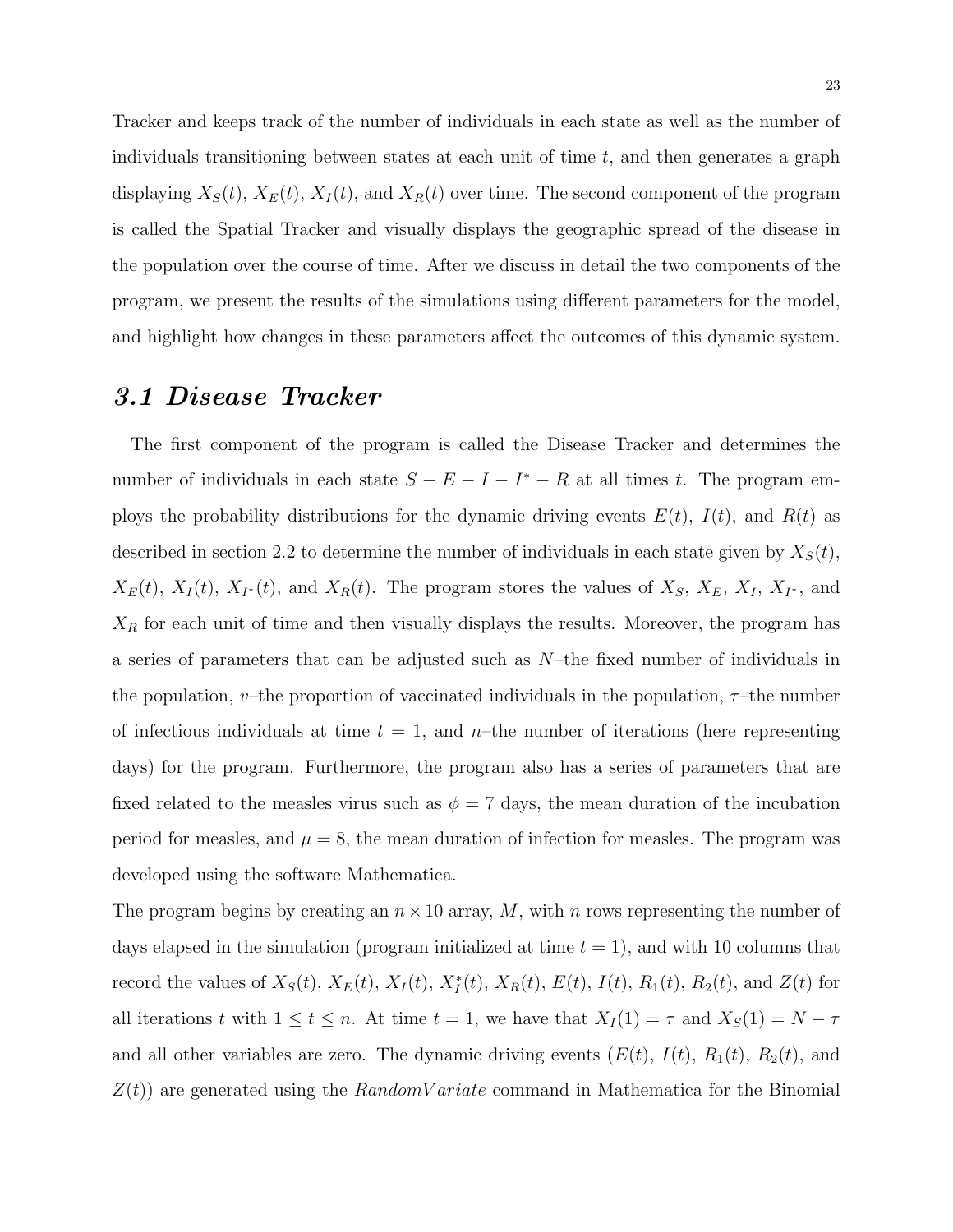Distribution. The program iteratively generates the values of  $X_S(t)$ ,  $X_E(t)$ ,  $X_I(t)$ ,  $X_I^*(t)$ ,  $X_R(t)$ ,  $E(t)$ ,  $I(t)$ ,  $R_1(t)$ ,  $R_2(t)$ , and  $Z(t)$ using equations 1 – 11 in section 2.2, for  $1 \le t \le n$ . The program then plots a graph that represents the values over time in the columns of matrix M that contain the values of  $X_S(t)$ ,  $X_E(t)$ ,  $X_I(t)$ , and  $X_R(t)$ .



FIGURE 7. Sample result from Disease Tracker graph.

In the graph we can observe the number of susceptible susceptibles  $X<sub>S</sub>(t)$  in yellow, the number exposed  $X_E(t)$  in orange, the number of infected  $X_I(t)$  in red, and the number of recovered  $X_R(t)$  in green for all times t from 1 to  $n = 500$ . The graph serves the purpose of visually displaying the spread of the disease by tracking the number of individuals in states SEIR across time, the duration of the outbreak, the end behavior of the system, and the time at which the outbreak peaked. The information recorded in array M and the visual display of the number of individuals in each state enables us to compare the outcomes of the system for different vaccination rates in the population. In particular, we ran simulations using the same parameters for the model but varying the vaccination rates in the population  $(v = 90\%$  and  $v = 75\%$  respectively). The results of these simulations are presented in section 3.3.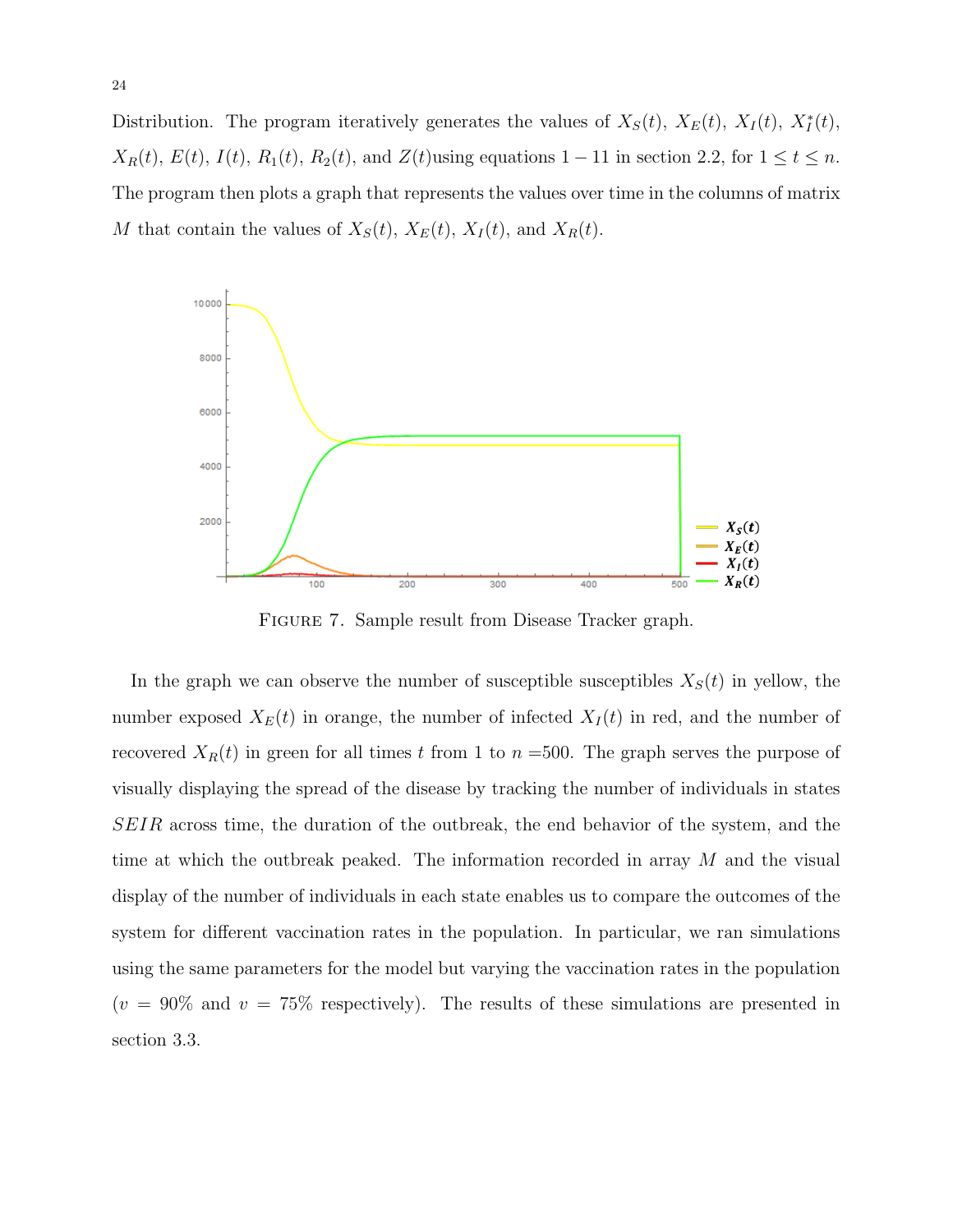### 3.2 Spatial Tracker

The second component of our program, called the Spatial Tracker, creates a color coded grid in which each cell represents an individual in the population and the color of the cell corresponds to the state in which the individual is: yellow for state  $S$ , orange for state  $E$ , red for state I, and green for state R. This program serves as a visual aid displaying how the disease spreads over time in a community. The Spatial Tracker program calls upon the Disease Tracker component of the program to obtain the number of individuals in each of the states  $S - E - I - R$ , at time t and then color-codes each cell in the grid according to their corresponding state. The program begins by randomly selecting  $\tau$  members of the population as the infected individuals at time  $t = 1$  and then uses a probability model that weighs in proximity to an infected individual to select those individuals who will then become exposed at the next unit of time. The reasoning behind using proximity to the infected as a factor that influences who gets exposed at time  $t$  is that individuals in a population will interact more often with those who are closer to them and thus their chances of exposure, and therefore infection, are elevated. However, as we are simulating small communities, we adopted the assumption that the mixing in the population is homogeneous and thus individuals in the population that are not in the proximity of infected people can also be exposed, however with a reduced probability.

The program works by creating a matrix A in which each  $(i, j)$  position corresponds to an individual in the population. The entries  $a_{ij}$  in the matrix correspond to the states at which individual  $(i, j)$  is at time t. The values of the matrix A change over time and range from 0 to 3. A susceptible individual is represented in the matrix  $A$  by the value 0, exposed by 1, infected by 2, and recovered by 3. Each individual in the population begins in the susceptible state except the  $\tau$  individuals that are randomly selected to be infected at time  $t = 1$ . The program then calls upon the Disease Tracker to gather information about the number of individuals in each state at the next time unit. To select which individuals become exposed at the next iteration  $t + 1$ , the program makes it more likely for an individual to be exposed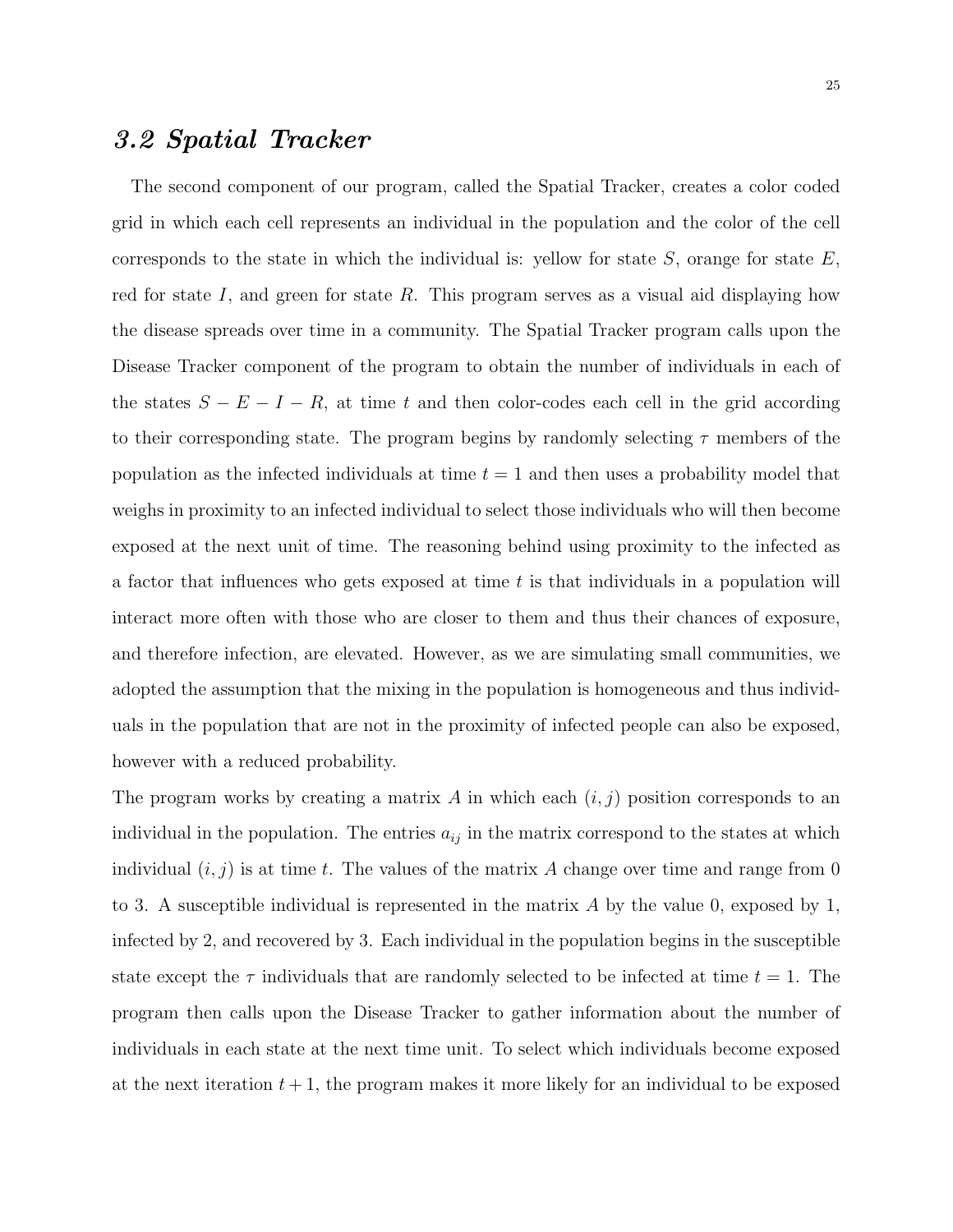if it is located in the vicinity of an infected individual at time  $t$ . If an infected individual is located at position  $(i, j)$ , these so-called neighbors located in the  $(i \pm 1, j \pm 1)$  positions have a higher probability of transitioning to state  $E$  (provided they are susceptible) than susceptible individuals that are not neighbors. Based on this probability model, the program chooses  $E(t)$  individuals that become exposed at time  $t+1$ . Concurrently, at each time unit, the Spatial Tracker program calls on the Disease Tracker to randomly selected  $I(t)$  individuals in state E to transition to state I, and  $R(t)$  individuals in state I to transition to state R. As the individuals transition from one state to the next from time t to time  $t + 1$ , the entries in the matrix A are increased by 1 unit, and their corresponding color-coding in the grid (0–Yellow–S; 1–Orange–E; 2–Red–I; 3–Green–R) are updated.



FIGURE 8. Sample result from Spatial Tracker program.

This enables us to visualize the geographic spread of the disease and understand what public health policies to put in place. Given that there is a  $\frac{1}{50}$ 500 chance of dying from measles, at the end of the  $n$  iterations, the program determines the amount of deceased people by selecting from the number of individuals which are still infected with a probability of  $\frac{1}{50}$ 500 , and then relabels these individuals' cells as deceased by turning that cell black. The Spatial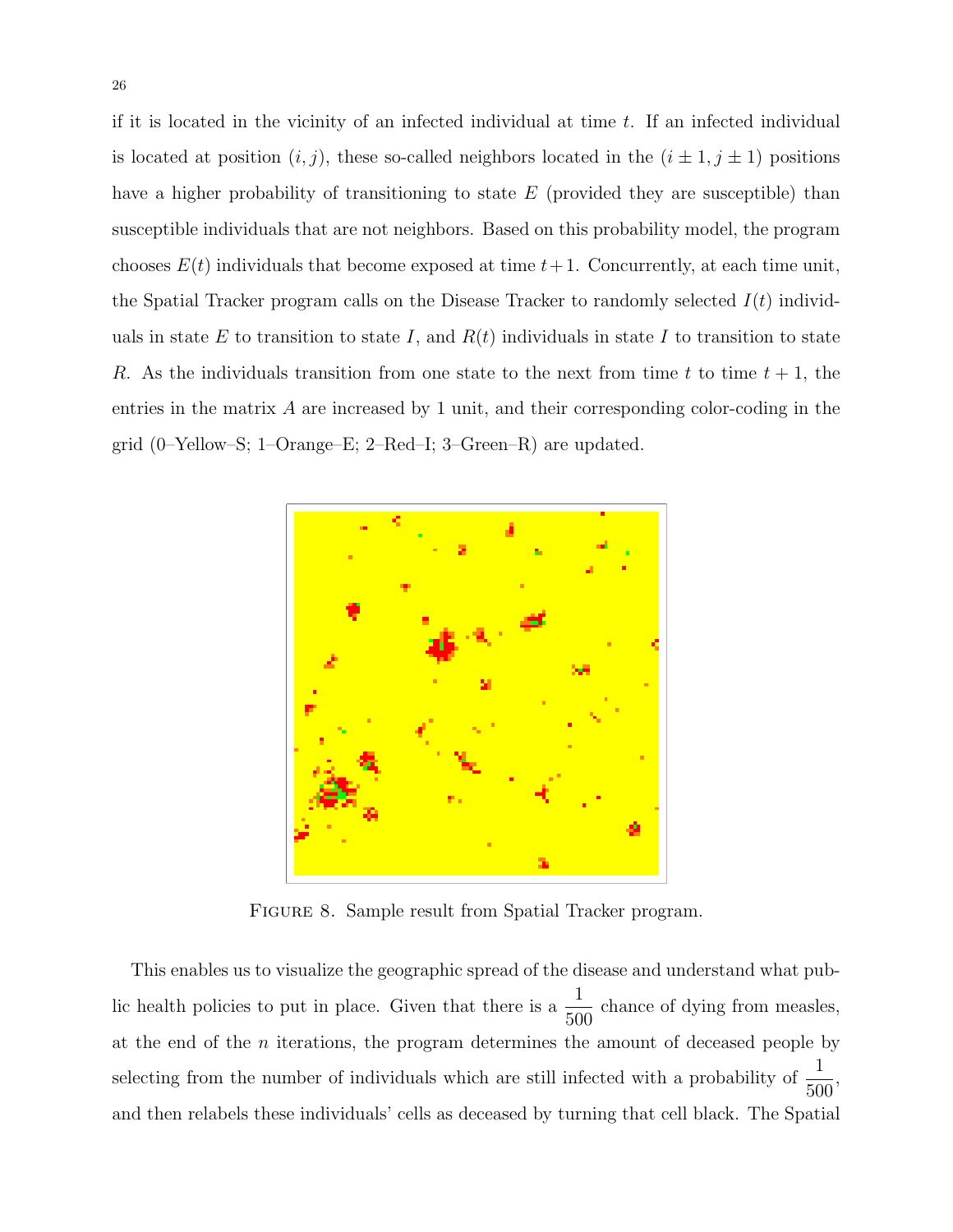Tracker program then uses the *Manipulate* command in Mathematica to create an animation of the color-coded grid from  $t = 1$  to  $t = n$  days.



FIGURE 9. Geographic spread of the disease from  $t = 1$  to  $t = 100$ .

## 3.3 Simulations

We now present the results obtained from the simulations of our stochastic model using the Disease Tracker and Spatial Tracker programs. We first outline the results of the initial SEIR model that did not account for the public health interventions of the CDC as outlined in section 2.2.2. In this first set of results, we showcase two simulations for closed populations with  $N = 10000$  individuals where the first simulation has a fixed vaccination coverage of 90 percent (under herd immunity and close to national average) and the second population has a vaccination coverage of 75 percent (exhibited by several counties in the US). The graphs generated by the Disease Tracker program go from  $t = 1$  to  $t = 200$  days.



FIGURE 10. Graph depicting  $X_S(t)$ ,  $X_E(t)$ ,  $X_I(t)$ , and  $X_R(t)$  from  $t = 1$  to  $t = 200$  for population 1 (left) at 90 percent coverage and population 2 (right) at 75 percent coverage.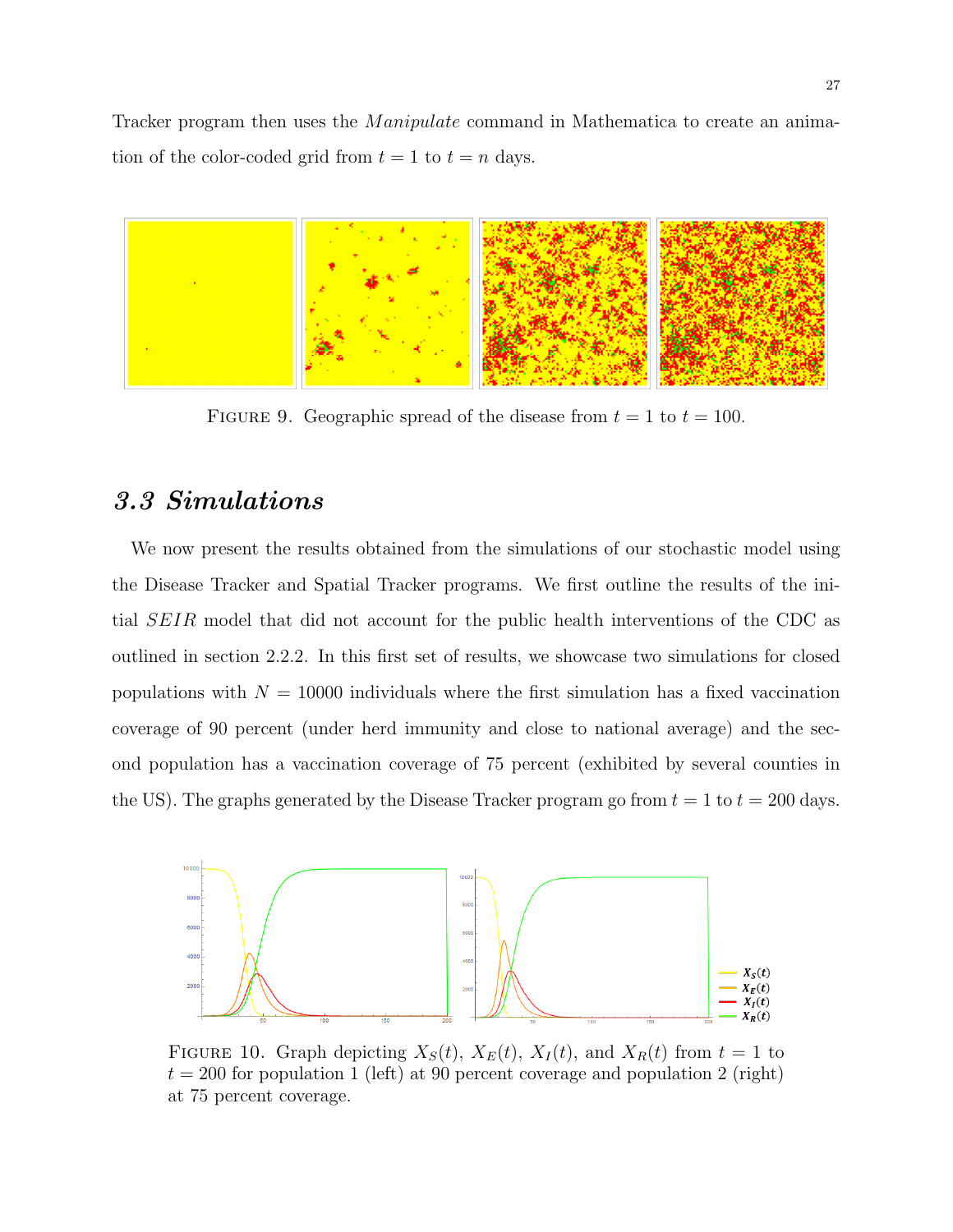We note that since neither of these simulations accounted for the CDC's public health intervention, both populations eventually became completely infected. This is represented by the fact that eventually all individuals in the population reached the recovered state  $(R)$ . Next we show the results for both simulations using 90% and 75% vaccination levels of the Spatial Tracker program. Since the population has 10,000 individuals, the Spatial Tracker creates a grid of dimensions  $100 \times 100$  in which each  $(i, j)$  cell represents an individual. Each cell in the grid is color-coded (yellow for state  $S$ , orange for state  $E$ , red for state  $I$ , green for state R) corresponding to the state that the individual is at time t. The figures 11 and 12 below represent the results of the simulations for the population with 90% vaccination coverage, and the 75% vaccination level, respectively, at time  $t = 1, t = 20, t = 40$ , and  $t = 60$  days. These time-lapse images help us visualize the geographic spread of the disease in the population over time.



Figure 11. Time lapse of the progression of the disease in population with 90 percent vaccination coverage from  $t = 1$  to  $t = 60$ .



FIGURE 12. Time lapse of the progression of the disease in population with 75 percent vaccination coverage from  $t = 1$  to  $t = 60$ .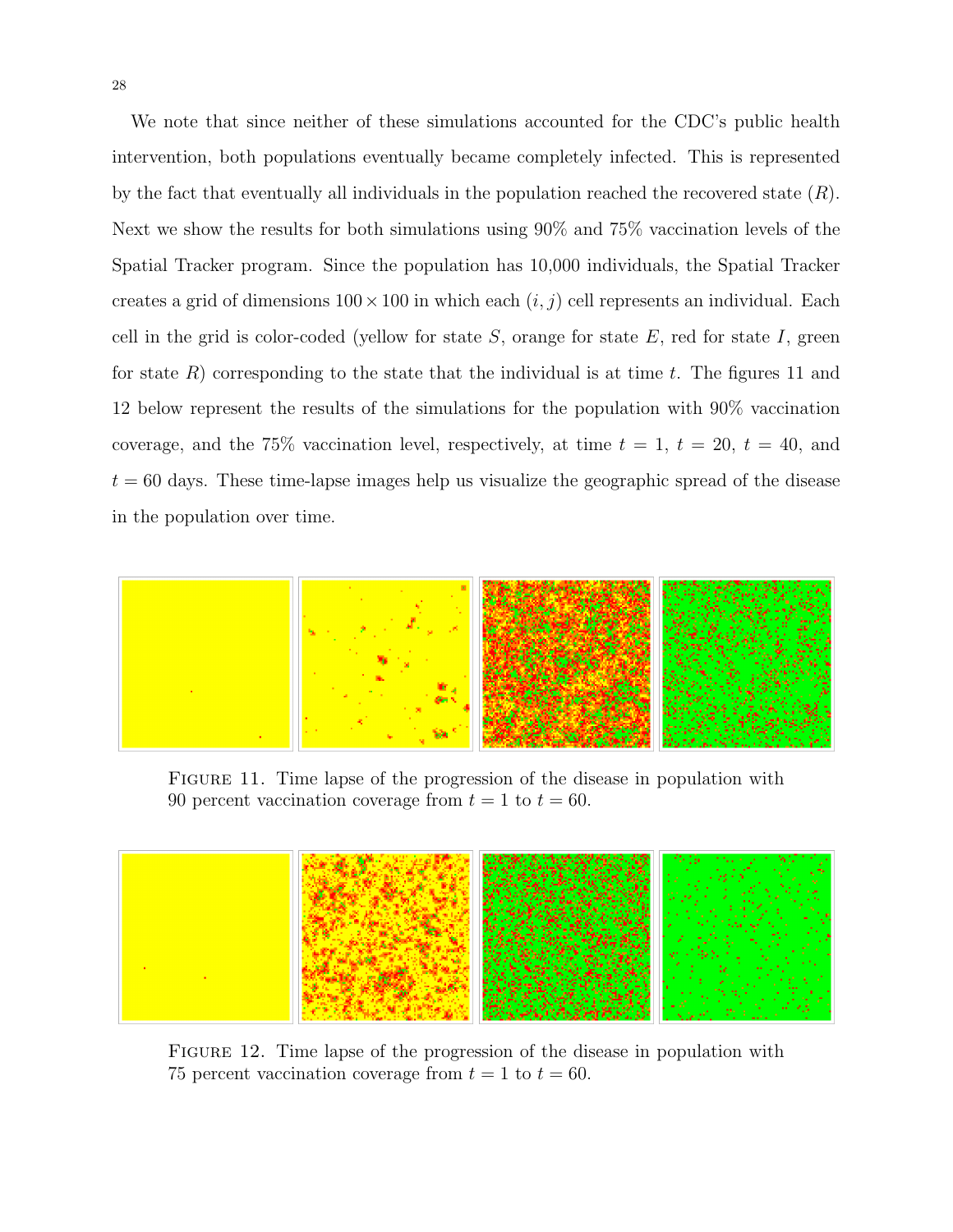As shown by their respective graphs, each population at time  $t = 60$  is almost entirely green with some red cells, meaning that almost every individual is in the recovered state  $(R)$ and that the few remaining infected individuals will also transition to state  $R$  on average after 8 days. As highlighted before, these simulations do not account for any public health interventions or any changes in behavior of the individuals in the population as the disease spreads. Therefore, these simulations are not realistic as they allow the virus to spread uninhibited.

We now show the results of the simulations of our stochastic model after incorporating quarantining and the vaccination campaigns of the CDC in our model. Similar to the other simulations, the population size is  $N = 10000$  where in simulation 1 the initial vaccination coverage is 90 percent, that is 90 percent of the population is already vaccinated before the CDC's intervention, and for simulation 2 the initial vaccination coverage is 75 percent. In both cases the proportion of individuals in state  $I$  who refuse to go into quarantine, the relevant parameter for  $Z(t)$ , is 10 percent. Both populations presented also have the parameter  $\omega$  set at 10 percent, meaning that at each time unit the CDC is able to vaccinate 10 percent of the unvaccinated population. For these simulations the graphs generated from the Disease Tracker program range from  $t = 1$  to  $t = 500$ .



FIGURE 13. Graph depicting  $X_S(t)$ ,  $X_E(t)$ ,  $X_I(t)$ , and  $X_R(t)$  from  $t = 1$  to  $t = 500$  for population at 90 percent coverage (left) and population at 75 percent coverage (right).

With this new set of results, we can make two main inferences from our model: (1) there is a significant difference that public health intervention have on the spread of the disease,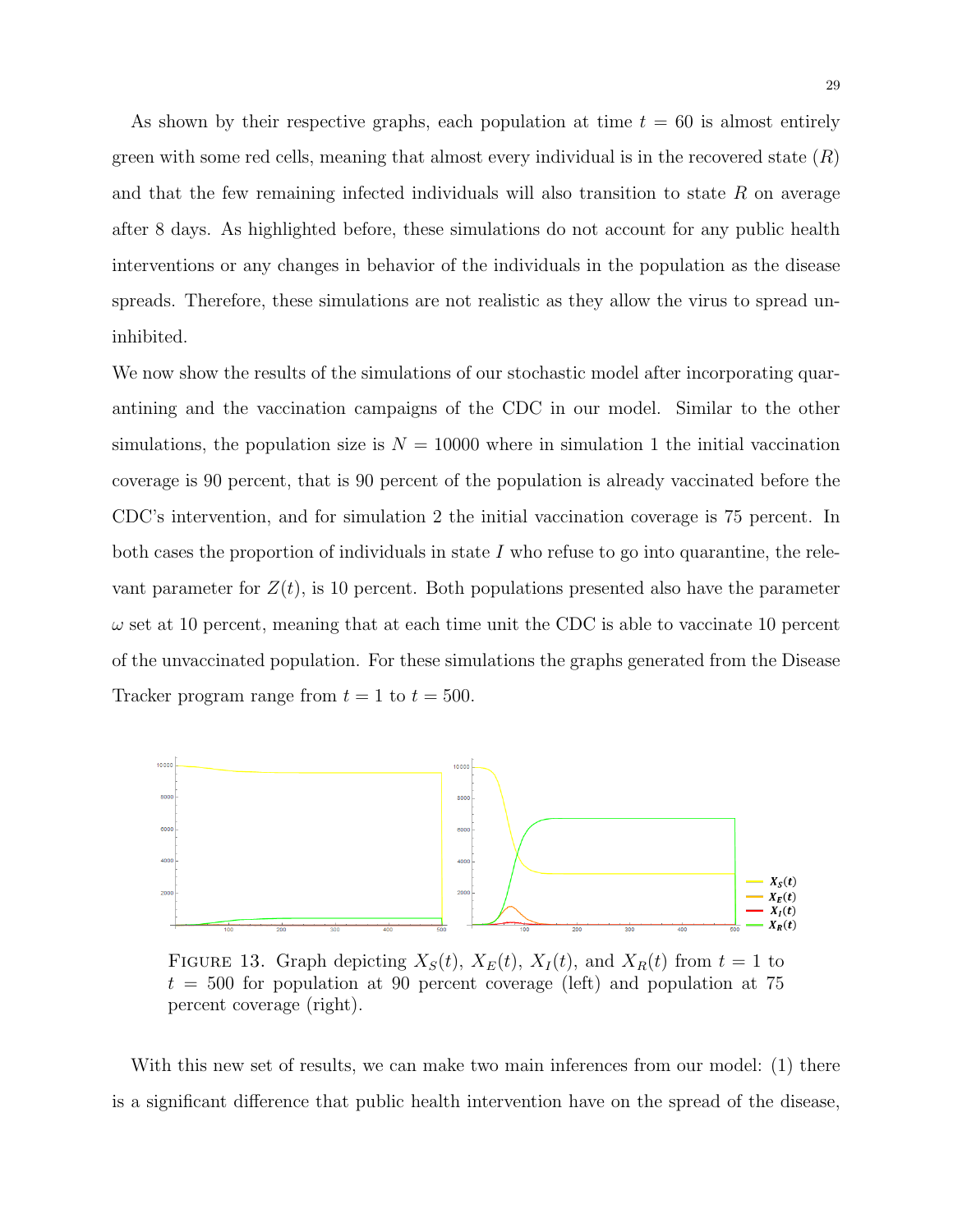and (2) there is a substantial difference in the spread of the disease that we can attribute to the difference in vaccination coverage. To better quantify this difference, in the first population with 90% vaccination coverage there were under 500 total infections by time  $t = 500$  days, which is less that 5 percent of the population, and in the second population with 75% vaccination coverage there were over 6500 infections, which is over 65 percent of the population.



FIGURE 14. Time lapse of the progression of the disease in population with 90 percent vaccination coverage from  $t = 1$  to  $t = 100$ .



FIGURE 15. Time lapse of the progression of the disease in population with 75 percent vaccination coverage from  $t = 1$  to  $t = 80$ .

The results of the simulations using the Spatial Tracker program reinforce the idea that within our model: there is a significant effect that public health interventions have on the dynamics of the system. Moreover, it highlights that the disease spreads in clusters around an initial infection which underscores the importance of complying with the quarantine recommendations of the CDC. By observing the population in simulation 2 which is at an initial 75 percent vaccination coverage, we can visually emphasize how a community with this reduced vaccination coverage is at high risk of a severe measles outbreak. Furthermore, if a population's vaccination coverage is lower than 75 percent according to our model the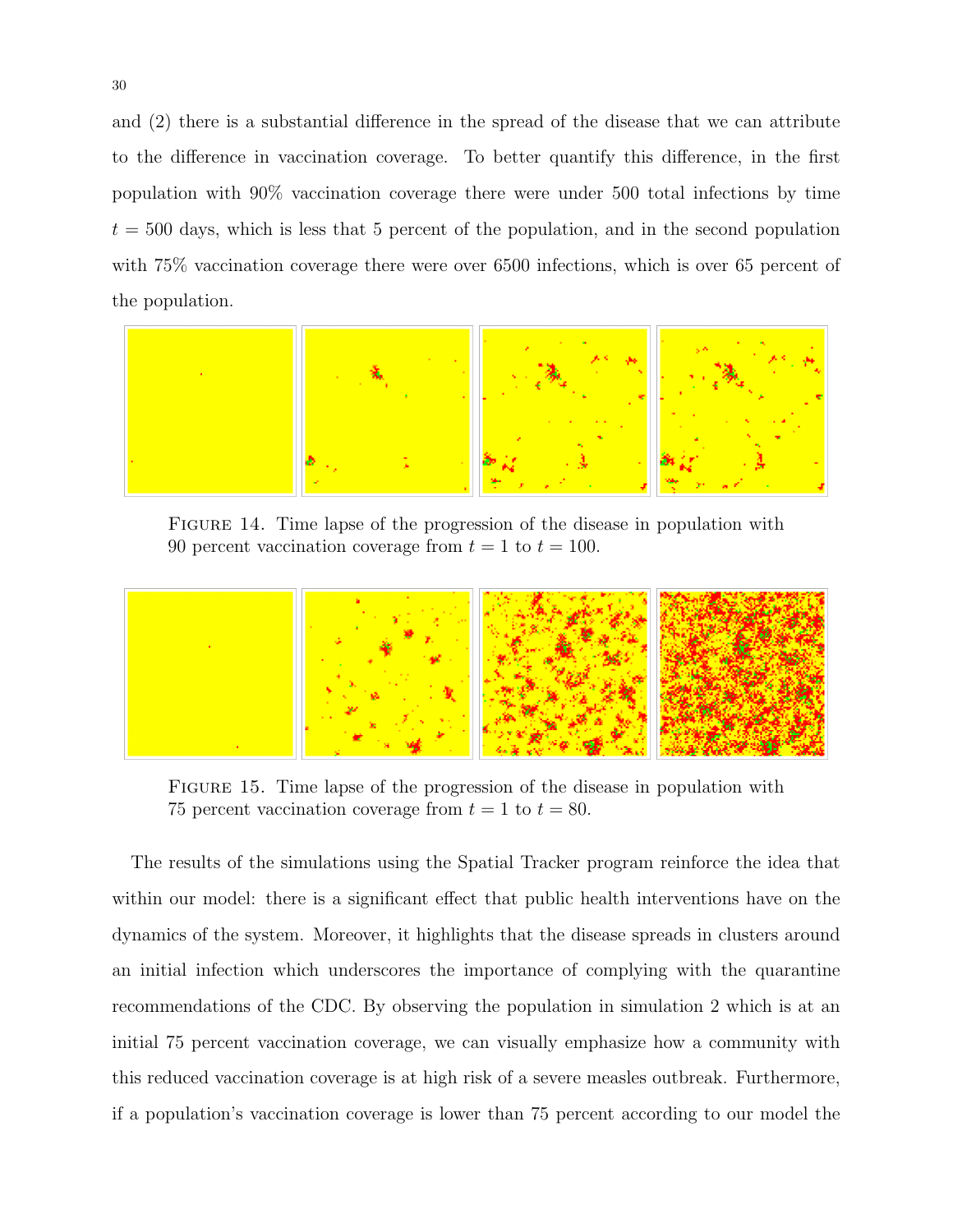results can be catastrophic. It is also important to note that both populations started with a vaccination coverage that was under herd immunity level (94 percent) explaining why the population for the first simulation, which had a starting vaccination coverage of 90 percent, still had hundreds of measles cases during the simulated outbreak.

# 4 Conclusions

The simulations for our stochastic model suggest that a reduction in the vaccination rates of a population can significantly impact the number of measles cases and the duration of a measles outbreak. Moreover, since vaccinated individuals still pose a risk of contracting the disease, counties with low vaccination rates in the United States increase the threat of measles outbreaks even for communities with average vaccination rates as they can allow the virus to gain a foothold in a section of the population that can then continue to spread the virus to other communities. As measles is still endemic in various countries around the world, and noting that today's world is highly interconnected, measles can be reintroduced in the US from foreign contact. If the virus is allowed to take hold in these communities with under 80% vaccination coverage we may all be at risk of contracting this disease which was declared eradicated in the year 2000 in the Americas. Ultimately, we argue that the best way to prevent such a scenario would be to raise vaccination coverage for the entire population to reach the herd immunity level of 93-95 percent.